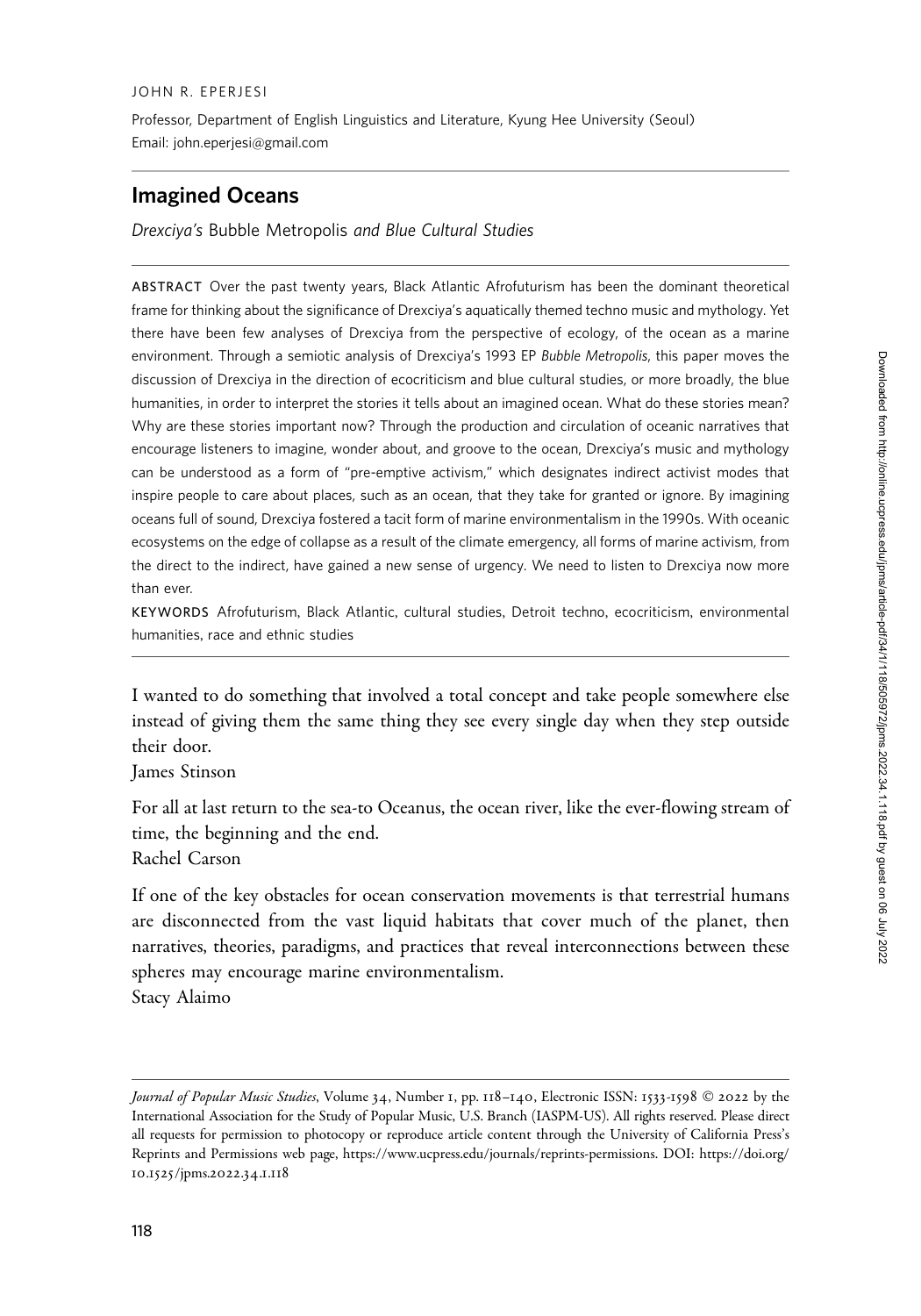The Ocean After Nature, a traveling art exhibition organized by the Independent Curators International (ICI) in 2016, brought together twenty artists and collectives whose work represents and critiques the impact of globalization on the Earth's oceanic waters. Summarizing the goal of the exhibition, curator Alaina Claire Feldmen writes:

As we consider the future of our planet, today's oceans reveal more about the consequences of human actions than ever before. The ocean and human culture, no longer thought of as separate, exist in a relationship of mutual and potentially destructive influence. Featuring work in a wide variety of media—including photography, video, sculpture, music, and design—the exhibition proposes that seascapes do not only reflect power but can be instruments of power themselves.<sup>1</sup>

The Ocean After Nature includes four albums and a playlist of songs by Drexciya, whose aquatically themed techno music helped synthesize the exhibition as a whole. Like the ocean, Drexciya's music is fluid and shifting, incorporating a wide variety of styles within the broader genre of Detroit techno, from ambient to hard techno to noise.

But Drexciya are most often identified with, and considered influential for, their unique blend of electro and techno and strange sea sounds. According to Mike Rubin, "To the standard electro palette of analog synths and 808s, Drexciya added a bubbly variety of wet-sounding keyboard lines, plus echoey sonar pings, depth charges and diving sounds."<sup>2</sup> Or as Marcus Barnes describes it, "This preoccupation with water underpins everything Drexciya did. The music itself often sounds saturated, it percolates with energy, pads wash over you, synth lines squelch and appear soggy in places, there's ambience and serenity, violent stabs, crashing percussion."<sup>3</sup> Drexciya imagined oceans full of sound which were accompanied by alien oceanic narratives that at first had to be pieced together by listeners from song titles and label art but grew into an increasingly complex transatlantic mythology which imagined Drexciyans to be the mutant, waterbreathing offspring of enslaved African women who were thrown overboard during the Middle Passage. These seaborn mutants migrated up the waterways that connect the Gulf of Mexico, the Mississippi River, and the Great Lakes of Michigan, finally reaching Detroit, where they produced techno music that spread around the world and eventually back home to Africa.<sup>4</sup> Interconnected waterways—oceans, rivers, lakes, swamps—are, as Anissa Janine Wardi argues, "central tropes in the African American literary and historical tradition."<sup>5</sup> Drexicya took that tradition into the abyss and made it groove.

The artists behind Drexciya, James Stinson and Gerald Donald, were mysterious as they mostly stayed out of the public eye, preferring to let the music, along with the verbal

<sup>1</sup>. Alaina Claire Feldman, "The Ocean After Nature," Independent Curators International Exhibitions, <curatorsintl.org/exhibitions/the-ocean-after-nature>.

<sup>2.</sup> Mike Rubin, "Infinite Journey to Inner Space: The Legacy of Drexciya," Red Bull Music Academy, June 29, 2017, https://daily.redbullmusicacademy.com/2017/06[/drexciya infinite-journey-to-inner-space.](https://daily.redbullmusicacademy.com/2017/06/drexciya infinite-journey-to-inner-space)

<sup>3</sup>. Marcus Barnes, "Mysteries of the Deep: How Drexciya Reimagined Slavery to Create an Afrofuturist Utopia," Mixmag, October 19, 2020,<https://mixmag.net/feature/drexciya-history-interview-feature>.

<sup>4.</sup> Drexciya, liner notes to The Quest, Submerge, 1997.

<sup>5.</sup> Anissa Janine Wardi, Water and African American Memory: An Ecocritical Perspective (Gainesville: University Press of Florida, 2011), 3.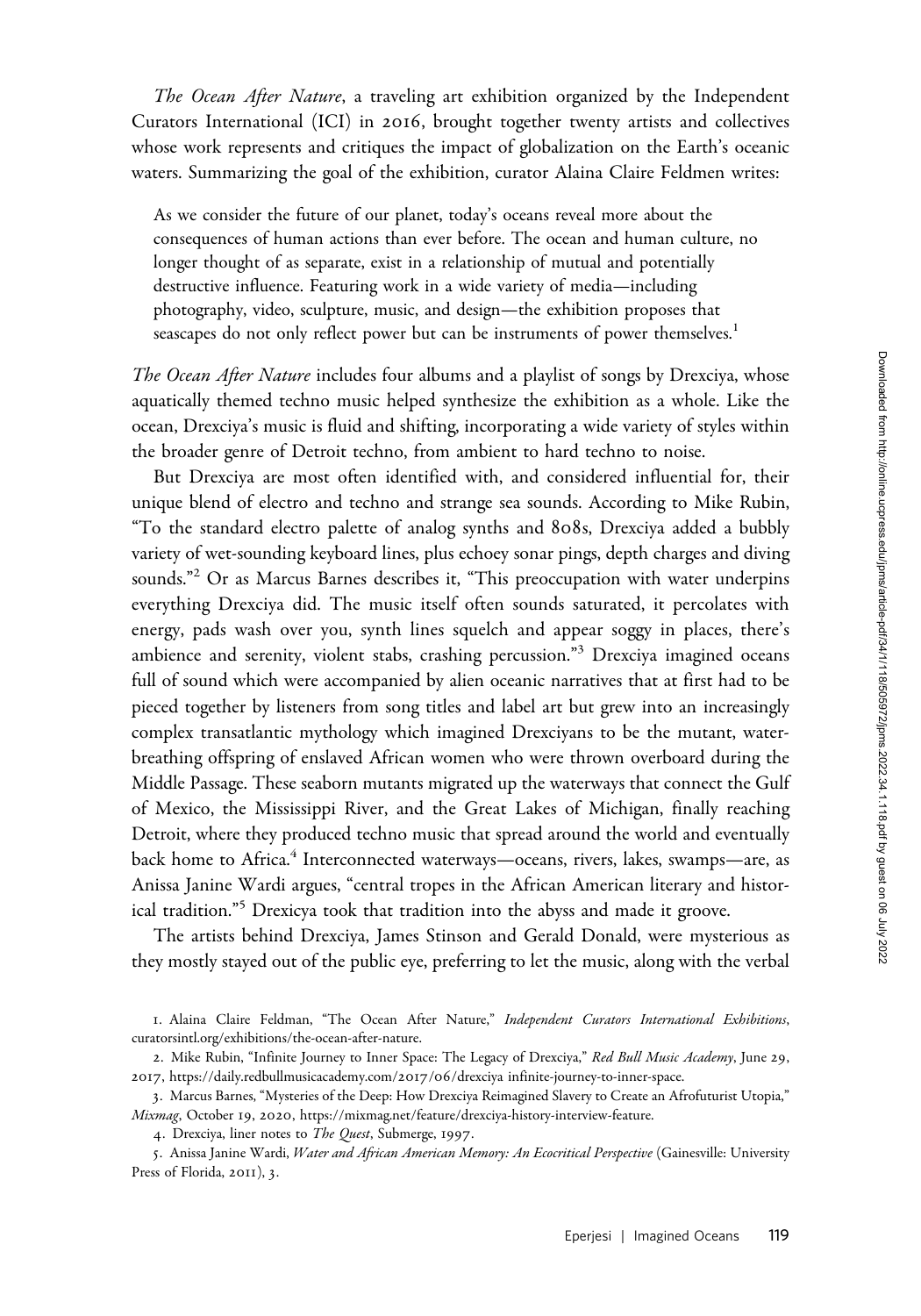and visual textual elements that accompanied their music, speak for itself. Drexciya stopped making music in 2002 when Stinson passed away, and yet the production and circulation of Drexciya's alien oceanic narratives continue to expand in the form of new compilations, reissues, previously unreleased tracks, artwork, videos, animation, documentaries, fan blogs, and most recently, a new graphic novel featuring artwork by longtime collaborator Abu Qadim Haqq, *The Book of Drexciya, Volume One*.<sup>6</sup> While Drexciya's music remained underground for most of the 1990s, circulating primarily amongst DJs, producers, and hardcore fans of Detroit techno, both in the U.S. and in techno-cities such as Berlin, a 1998 essay by Kodwo Eshun published in *The Wire*, "Fear of a Wet Planet," introduced Stinson and Donald to an international audience of musicians, critics, and academics. In the essay, Eshun situated Drexciya in the context of Black Atlantic Afrofuturism, which became the dominant theoretical frame for thinking about and listening to Drexciya. Although scholars paid considerable attention to Drexciya's transatlantic Afrofuturist mythology, very little critical discussion emerged from the perspective of ecology, of the ocean as a marine environment. How did Drexciya feel about and represent the ocean as a material, ecological space? Given the multiple threats to marine ecosystems in our present moment—warming temperatures, overfishing, species extinction, coral bleaching, nuclear contamination, deepwater drilling, plastic pollution, dead zones—The Ocean After Nature highlights the urgency of this question. This exhibition, along with recent Drexciya-inspired cultural productions, such as the hip-hop song "The Deep" by Clipping, and a novella of the same title by Rivers Solomon, foregrounds the significance of the ocean as a material, ecological space, and is thus a timely intervention into Drexciya studies.<sup>7</sup> I hope to contribute to these interventions by moving the discussion of Drexciya's imagined oceans toward ecocriticism and the growing field of blue cultural studies.

Ecocriticism emerged in the 1990s amongst literature scholars, which is my academic discipline, and grew out of the histories of nineteenth-century Anglo-American romantic poetry and nature writing and the environmental movements of the 1960s and  $70s$ .<sup>8</sup>

8. Ecological literary criticism, or ecocriticism, began to circulate as a literary and cultural theory after the founding of the Association for the Study of Literature and the Environment (ASLE) at the Western Literary Association in 1992, which was followed a year later by the launch of the journal ISLE: Interdisciplinary Studies in Literature and the Environment. See Cheryll Glotfelty and Harold Fromm, eds., The Ecocriticism Reader: Landmarks in Literary Ecology (Athens: University of Georgia Press, 1996); Lawrence Buell, The Environmental Imagination: Thoreau, Nature Writing, and the Formation of American Culture (Cambridge: Harvard University Press, 1996); Greg Garrard, The Oxford Handbook of Ecocriticism (New York: Oxford University Press, 2014); Timothy Clark, The Cambridge Introduction to Literature and the Environment (Cambridge: Cambridge University Press, 2011). On the redefinition of ecocriticism in relation to African American literary and cultural history, see Wardi, Water and African American Memory, 3–29.

<sup>6</sup>. The best resource for information about Drexciya is the Drexciya Research Lab (DRL), a blog run from the Irish countryside by Stephen Rennicks, which provides an exhaustive catalogue and review of all cultural production related to Drexciya, past, present, and future. [drexciyaresearchlab.blogspot.com.](drexciyaresearchlab.blogspot.com)

<sup>7.</sup> Clipping's "The Deep" was commissioned for a special episode of This American Life on Chicago Public Radio in 2017. The title of the episode, "We Are the Future," was on Afrofuturism. The Drexciya-inspired song then gave birth to a novella, also titled *The Deep* (Saga/Gallery Press, 2019), written by Rivers Solomon along with Clipping members Daveed Diggs, William Hutson, and Jonathan Snipes. Both the song and novella confront the ecological devastation caused by deep-sea oil drilling.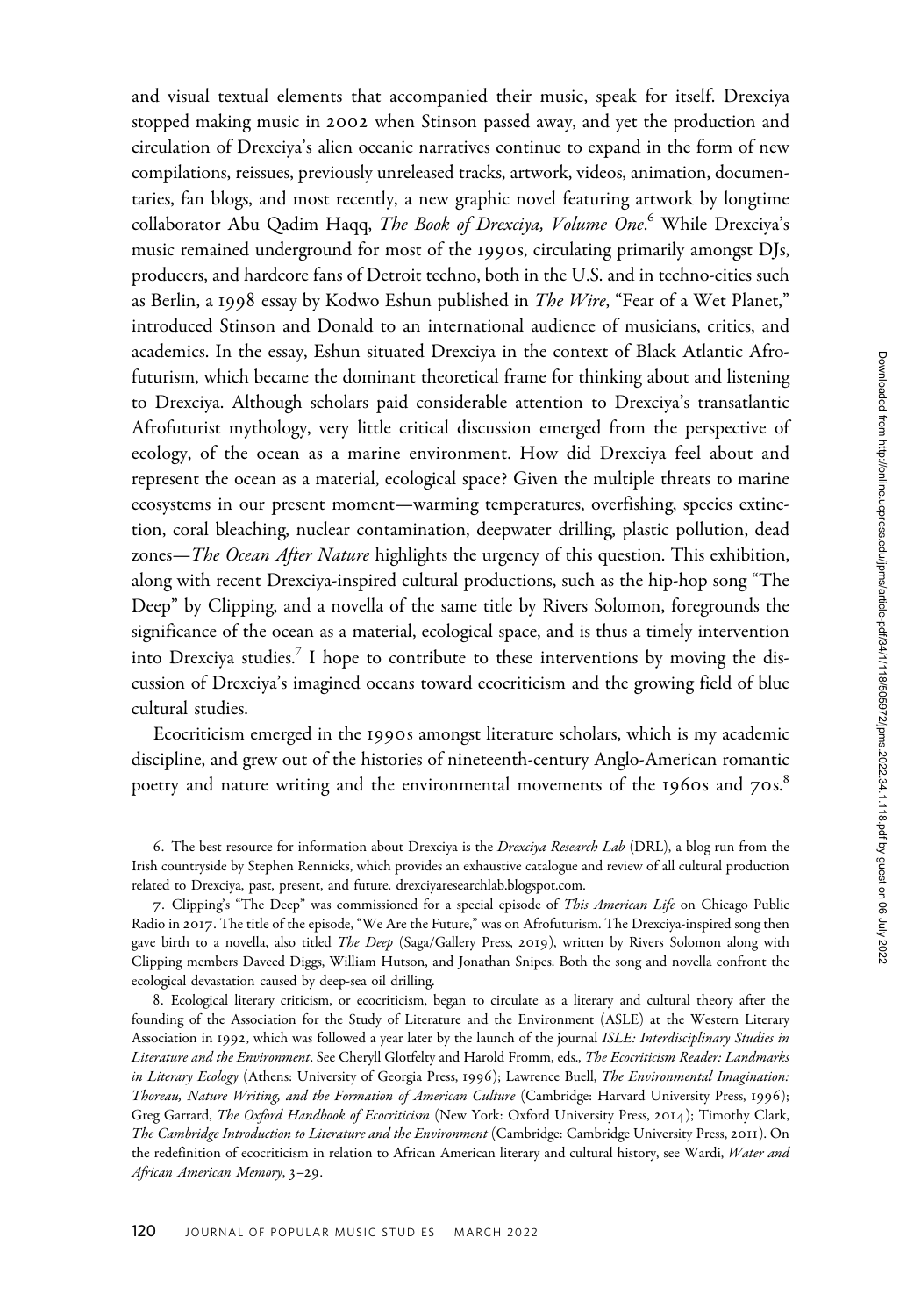Ecocriticism initially focused on the relationship between literature and natural or wilderness environments but now engages wide variety of texts, including music, and spatial and temporal contexts, including the hyper-mediated, imaginary worlds of science fiction and fantasy. Lawrence Buell, one of the founders of the field, provides a flexible rubric for thinking about what ecocriticism can mean. For Buell, ecocriticism works to understand and theorize "acts of the environmental imagination" that entangle us with the world; these acts can be broken down into four kinds of ethical environmental engagement:

They may connect readers vicariously with others' experience, suffering, pain; that of nonhumans as well as humans. They may reconnect readers with places they have been and send them where they would otherwise never physically go. They may direct thought toward alternative futures. And they may affect ones' caring for the physical world; make it feel more or less precious or endangered or disposable.<sup>9</sup>

The environmental imagination expressed through the liner notes to *The Quest*, for example, inspires travel to an alien ocean where listeners are encouraged to identify with and care about a mutant, water-breathing human species that was conceived amidst the horrors of the Middle Passage. The means of transportation to this imagined ocean are the stories that emerge from the combination of music, cover art, song titles, and liner notes. This may be the most popular Drexciyan mythology, but it is not the only one. Over the course of their career, Drexciya arranged a thrilling package of offshore adventures through speculative pasts and futures which fostered a sense of connection to, and wonder about, the ocean.<sup>10</sup>

Unlike Drexciya, ecocriticism has not cared too much about oceans, as the field has been overwhelmingly green and not blue, dry and not wet, that is, centered on the land and not the water. Considering that a global ocean covers seventy percent of the planet and that maritime trade was the foundation of western colonial modernity, the absence of oceans in ecocriticism is both surprising and symptomatic. As an extension and critique of ecocriticism, blue cultural studies, also known more broadly as the blue or maritime humanities, confronts a situation in which, as Steven Mentz puts it:

Except as a space for recreation, the sea seems less present to early 21st-century English and American readers than it did to our ancestors. Airline travel, containerization, the automation of ports, and even the romance of outer space have all contributed to the decreasing centrality of the maritime world in the Western imagination.<sup>11</sup>

Blue cultural studies aligns with Buell's rubric in working to interrogate the various ways in which human and non-human species relate to, and through, oceanic environments,

11. Steven Mentz, "Toward a Blue Cultural Studies: The Sea, Maritime Culture, and Early Modern English Literature," Literature Compass 6, no. 5 (2009): 998.

<sup>9</sup>. Buell, Writing for an Endangered World, 2.

<sup>10.</sup> On imagining and the imagined as a concrete social practice, see Benedict Anderson, Imagined Communities (London: Verso, 1991); Arjun Appadurai, "Disjuncture and Difference in the Global Cultural Economy," in Colonial Discourse and Post-colonial Theory, eds. Patrick Williams and Laura Chrisman (New York: Columbia University Press, 1994), 325-39; Subramani, "The Oceanic Imaginary," The Contemporary Pacific 13, no. 1 (2001): 149–162.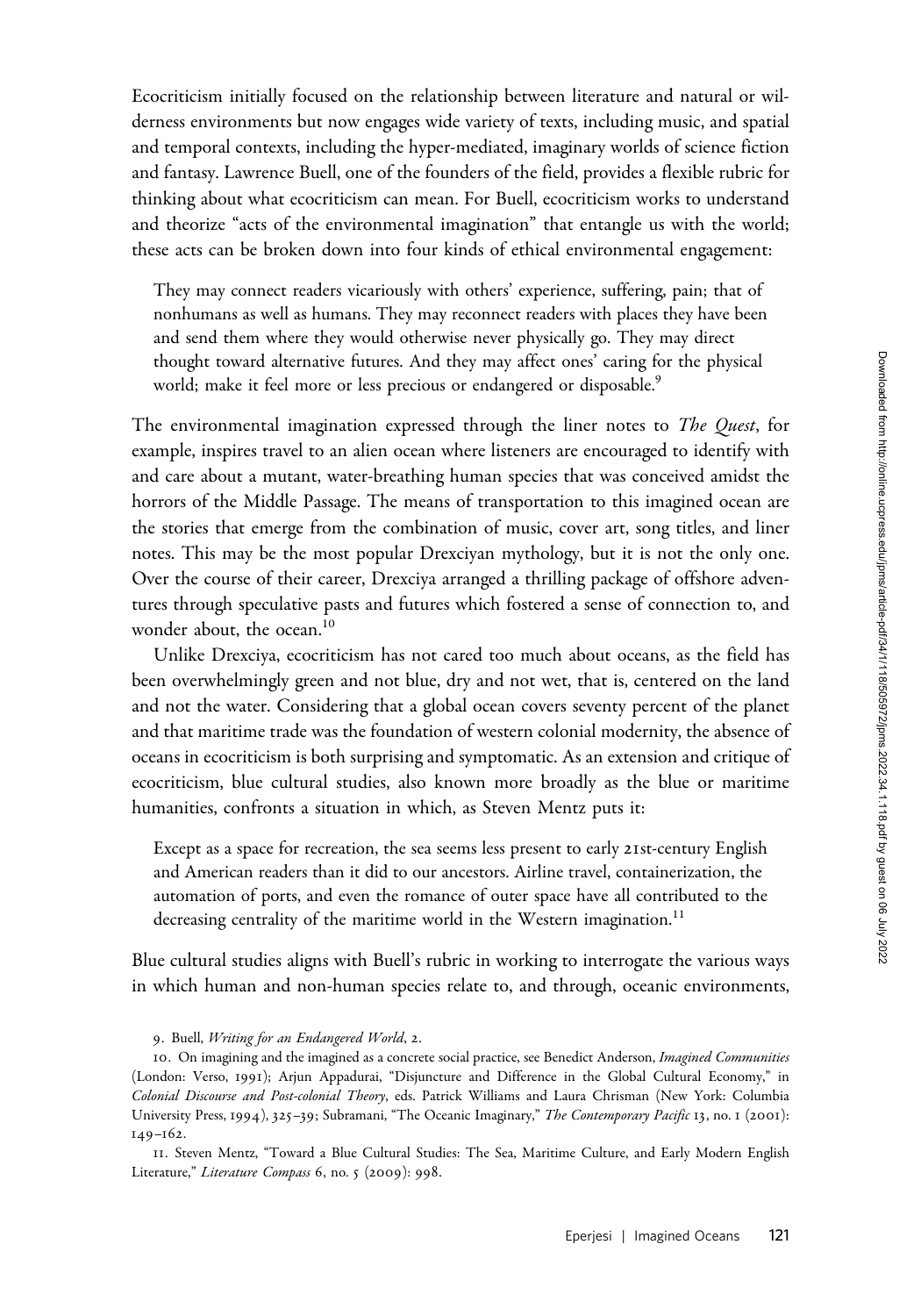both real and imagined. Given my academic training as a literature scholar working at the intersection of ecocriticism and blue cultural studies, in this paper I offer a musical semiosis of Drexciya's 1993 EP Bubble Metropolis in order to interpret the stories it tells about an imagined ocean.<sup>12</sup> What do these stories mean? Why are these stories important now?

Stacy Alaimo proposes that as "terrestrial humans are disconnected from the vast liquid habitats that cover much of the planet, then narratives, theories, paradigms, and practices that reveal interconnections between these spheres may encourage marine environmentalism."<sup>13</sup> While mainstream marine environmentalism works to raise awareness about and organize resistance to specific threats to marine ecosystems, Drexciya created an alternative, non-didactic, non-pedagogical style of marine environmentalism through the production and circulation of oceanic narratives in which binary oppositions of culture and nature, mythology and ecology, familiar and strange, near and far were mixed up and filtered through Black Atlantic Afrofuturism. Drexciya encouraged listeners to imagine, wonder about, and groove to the ocean, an act of environmental imagination that is a form of "pre-emptive activism."<sup>14</sup> As anthropogenic climate change drives up ocean temperatures and acidification, while ecocidal flows of plastic and agricultural waste create garbage patches and dead zones, marine ecosystems are beginning to collapse. Given the multiple threats to the Earth's oceanic waters, all forms of marine activism, from the direct to the indirect, have gained a new sense of urgency. We need to listen to Drexciya now more than ever.

### DREXCIYA IN THE BLACK ATLANTIC

Between 1992 and 2002, Drexciya released nine EPs, three studio albums, and three singles, taking listeners on a journey from past to future, and from the ocean to outer space. The label art on their first EP, Deep Sea Dweller, displays an indistinct, strangely elongated outline of a body, arms outstretched, which appears to be floating in water. It is unclear whether this is a human or some kind of alien, and the sea is generic; it could be any sea. The image resembles the film poster for James Cameron's 1989 underwater science fiction film *The Abyss*. The word "abyss" appears in two later song titles, "Beyond the Abyss" on Bubble Metropolis and "Sighting the Abyss" on the 1995 release Aquatic Invasion. Mike Banks, who released much of Drexciya's music through the Underground Resistance record label, believes *The Abyss* was a significant influence on Stinson and Donald's oceanic fantasies, which I discuss in the following section.<sup>15</sup> Song titles on *Deep* 

<sup>12.</sup> On musical semiosis, see Philip Tagg, "Meaning and communication" in Music's Meanings: a modern musicology for non-musos (New York: The Mass Media Music Scholars' Press, 2015), 155-71.

<sup>13.</sup> Stacy Alaimo, "Oceanic Origins, Plastic Activism, and New Materialism at Sea," in Material Ecocriticism, eds. Serenella Iovino and Serpil Oppermann (Bloomington: Indiana University Press, 2014), 188.

<sup>14.</sup> Saskia Beudel, "Science, Wonder, and New Nature Writing," in Routledge Handbook of Ecocriticism and Environmental Communication, eds. Scott Slovic, Swarnalatha Rangarajan, and Vidya Sarveswaran (New York: Routledge, 2019), 265.

<sup>15.</sup> Red Bull Music Academy, "Mike Banks, Carola Stoiber & Dimitri Hegemann on Detroit and Techno," Nov. 27, 2018, [www.youtube.com/watch?v](www.youtube.com/watch?v=sNvjbP5KQuc)=[sNvjbP](www.youtube.com/watch?v=sNvjbP5KQuc)5KQuc.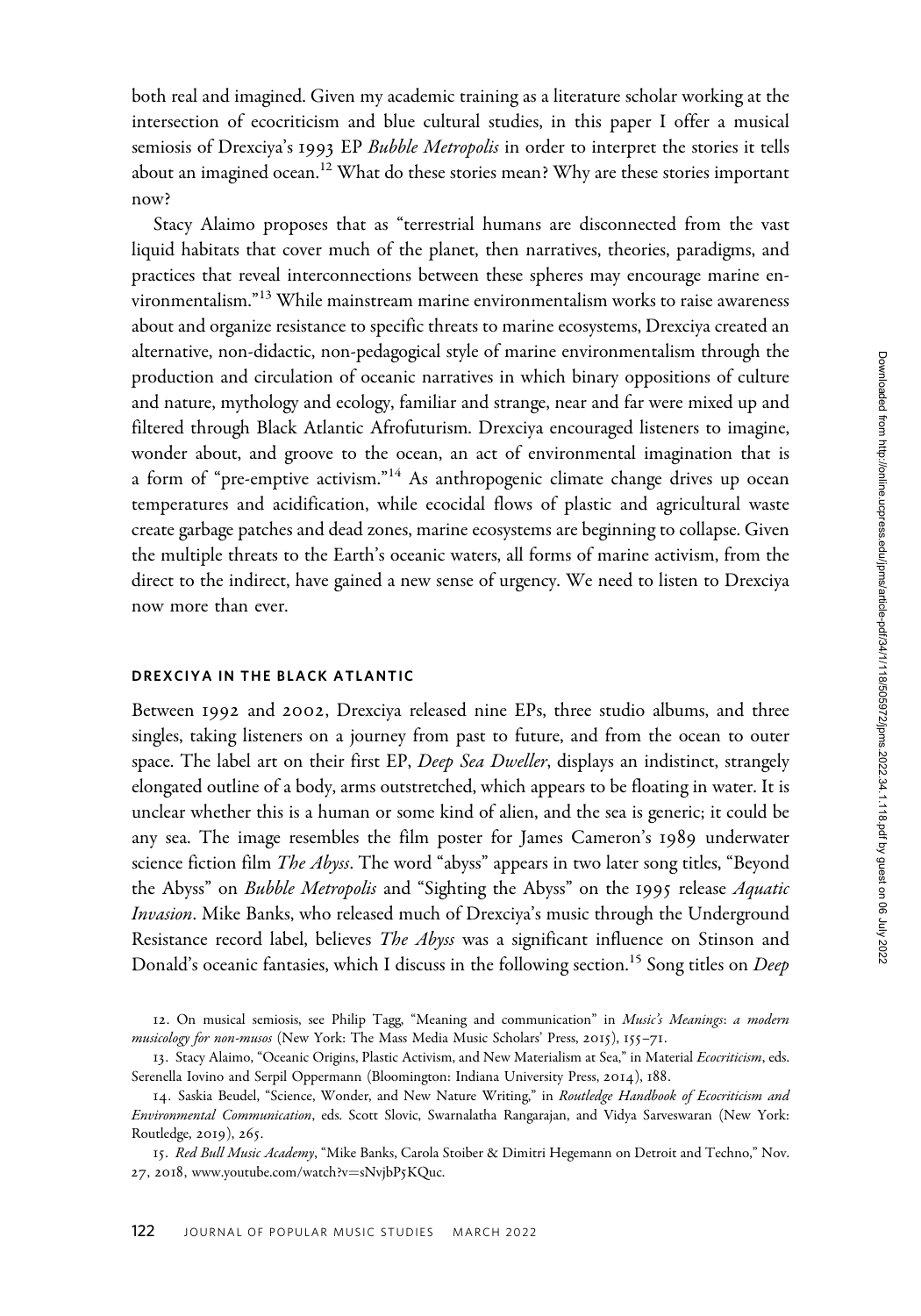Sea Dweller-"Sea Quake," "Nautilus 12," "Depressurization," "Sea Snake"-further the aquatic theme but are suggestive rather than specific, and somewhat mundane compared to the marvelous titles, stories, and images that would come later, the most iconic being the ninja-esque Wavejumper commandos designed by Detroit artist Frankie Fultz on *Aquatic Invasion*, bootleg images of which now circulate on everything from coffee mugs to coronavirus face masks.

This alien oceanic world became significantly more complex, and more accessible to the non-vinyl buying public, with the 1997 release of *The Quest*, a two-CD set that includes a narrative in the liner notes attributed to "The Unknown Writer." This narrative provides specific geographical and historical coordinates through which a community of Drexciyans could be imagined, while at the same time deepening the mystery and exoticism of this oceanic other:

Could it be possible for humans to breath[e] underwater? A foetus in its mother's womb is certainly alive in an aquatic environment. During the greatest Holocaust the world has ever known, pregnant America-bound African slaves were thrown overboard by the thousands during labor for being sick and disruptive cargo. Is it possible that they could have given birth at sea to babies that never needed air? Are Drexciyans waterbreathing, aquatically mutated descendents [sic] of those unfortunate victims of human greed? Have they been spared by God to teach us or terrorize us?<sup>16</sup>

"The Unknown Writer" uses an interrogative voice to create a speculative archival record of the slave trade. One feature of this record, "Pregnant America-bound African slaves were thrown overboard by the thousands during labor," is a curious alteration of the historical record, considering the economic value of slaves doubled as they crossed the Atlantic. In order for a slave ship to be profitable, the number of slaves in the hold was maximized, and the captain and crew were responsible for making sure the human cargo arrived at their New World destination alive. Historian Stephanie E. Smallwood explains the hideous mathematical calculations that sustained the slave trade:

Maximizing the size of slave cargoes maintained the rate of return that investors demanded. Moreover, it answered the captain's self-interest, as the greater share of his compensation depended on the number of persons delivered alive to the American market, not the price at which they sold on the market.<sup>17</sup>

Throwing slaves into the water to drown would be akin to throwing profits directly into the water. A pregnant slave would have been especially valuable, as the foetus represented future profits. Slave ships were constructed with special nets to prevent slaves from

17. Stephanie E. Smallwood, Saltwater Slavery: A Middle Passage from Africa to American Diaspora (Cambridge: Harvard UP, 2007): 70.

<sup>16.</sup> Drexciya, liner notes to The Quest. Greg Tate argues that Drexciya's mythology has roots in legends about the Igbo, "the Africans least preferred for the slave trade because they were known to jump off ships and drown themselves. There's even myths about them not drowning but walking or flying back to Africa." Tate quoted in Rubin, "Infinite Journey to Inner Space," Red Bull Music Academy. According Ytasha L. Womack, Drexciya's mythology was inspired by African mermaid myths, specifically the Mami Wata, who are half human and half sea creature, and "are closely associated with the Africans brought to the New World in the transatlantic slave trade." Afrofuturism: The World of Black Sci-Fi and Fantasy Culture (Chicago: Lawrence Hill Books, 2013), 86–87.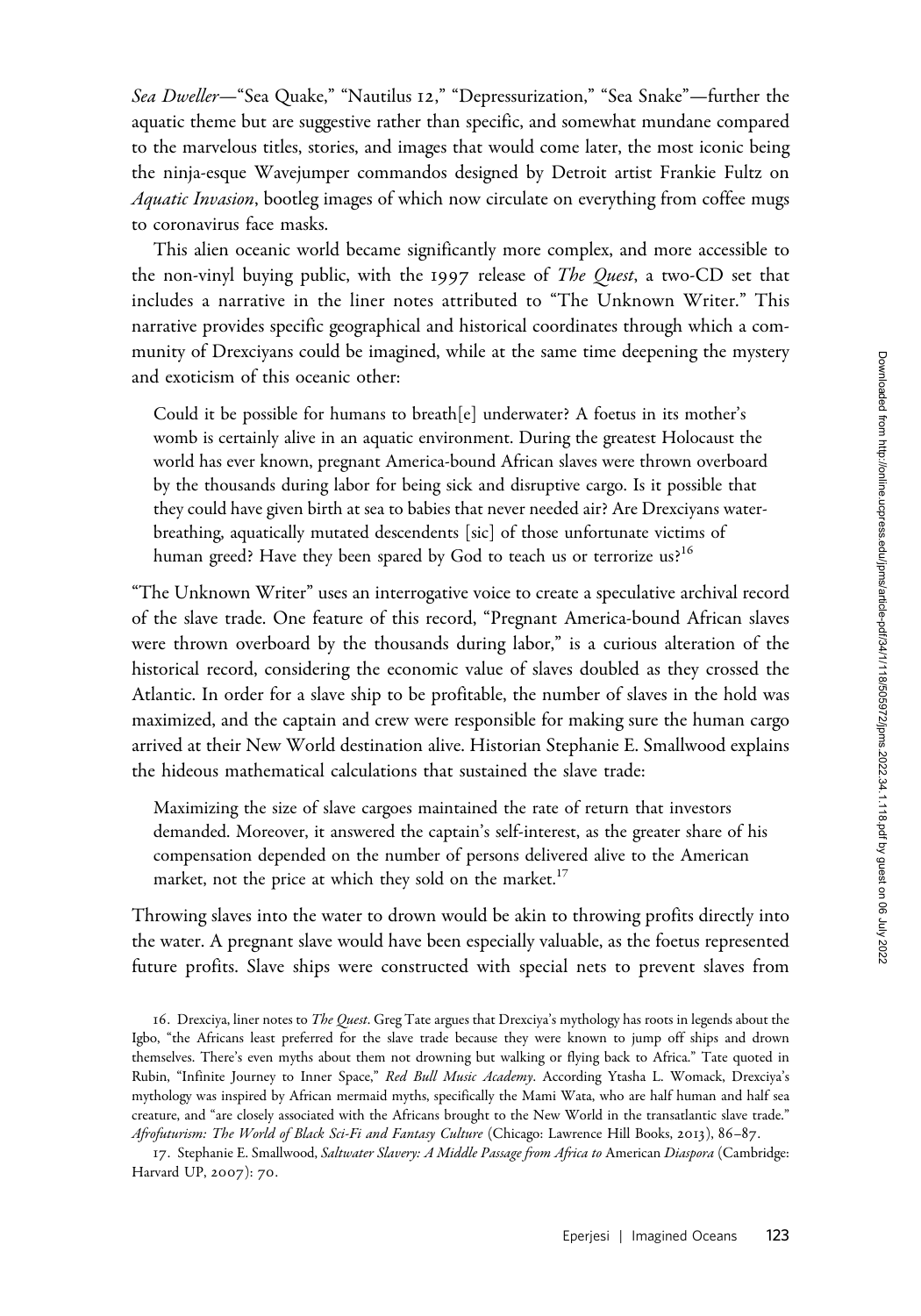jumping overboard to drown, one of the many forms of resistance practiced by enslaved human beings as they moved through the Middle Passage.<sup>18</sup> "The Unknown Writer" highlights the violence and trauma of the transatlantic slave trade, and in the process actively rewrites this story to create an opening through which a new mutant species of human, the Drexciyan, can enter the world.<sup>19</sup> This revision may be historically anachronistic, but it is true to the extent that the slave trade was a brutal economic system in which human beings were tortured and terrorized as they were converted into objects of exchange, and true to the extent that the movement of slave ships across the ocean gave birth to new subjects of history.20

Around the same time that Drexciya began to imagine and tell stories about alien oceanic worlds, cultural studies, under the impact of postcolonial theory, was also undergoing an oceanic turn. Postcolonial theory critiqued the tendency in cultural studies, and the "terra-centric" humanities in general, to locate culture within the boundaries of the nation state. Attention to transnational flows of people, ideas, commodities, technologies, and capital directed cultural studies both above and below the nation state, toward processes of globalization and localization, toward discrepant forms of cosmopolitanism, and toward historically deep sites of cultural production: regions, archipelagos, islands, and oceans.<sup>21</sup> The trans-oceanic reorientation of humanities scholarship, now referred to as blue cultural studies or the blue humanities, has been long overdue.<sup>22</sup> One text that guided cultural studies toward the ocean was Paul Gilroy's The Black Atlantic: Modernity and Double Consciousness," which came out in 1993, a year after Drexciya's first release. Building on the spatial turn in Marxist geography and history in the 1970s, The Black

18. According to Marcus Rediker, many slaves "chose drowning over starvation as a means to terminate the life of a body meant to slave away on New World plantations. This kind of resistance was widely practiced and just as widely feared by the organizers of the trade." The Slave Ship: A Human History (New York: Penguin, 2008), 288. At the same time, in 1781, the captain of the slave ship Zong murdered 132 sick slaves by throwing them overboard. See Rediker, The Slave Ship, 240.

19. On the reassembling and reinterpreting of the transatlantic slave trade by Afrofuturology, see Tobias C. van Veen, "The Armageddon Effect: Afrofuturism and the Chronopolitics of Alien Nation," in Afrofuturism 2.0: The Rise of Astroblackness, eds. Reynaldo Anderson and Charles E. Jones (New York: Lexington Books, 2015), 65.

20. It is estimated that up to 1.8 million African people died on slave ships during the Middle Passage and were thrown overboard. See Rediker, The Slave Ship, 5. On the importance of Drexciya to current efforts to memorialize those deaths, see Helen Scales, "Drexciya: How Afrofuturism is inspiring calls for an ocean memorial to slavery," The Guardian, January 25, 2021, [www.theguardian.com/environment/](www.theguardian.com/environment/2021/jan/25/drexciya-how-afrofuturism-inspired-calls-for-an-ocean-memorial-to-slavery)2021/jan/25/drexciya-how-afrofuturism-inspired[calls-for-an-ocean-memorial-to-slavery](www.theguardian.com/environment/2021/jan/25/drexciya-how-afrofuturism-inspired-calls-for-an-ocean-memorial-to-slavery). On the importance of water in African American literary history to traumatic memory and rites of healing, see Wardi, Water and African American Memory.

21. Important work in postcolonial theory from the early 1990s that influenced the rise of transnational cultural studies includes: Arjun Appadurai, "Disjuncture and Difference in the Global Cultural Economy," in Colonial Discourse and Post-colonial Theory, eds. Patrick Williams and Laura Chrisman (New York: Columbia University Press, 1994), 325-39; James Clifford, "Traveling Cultures," in Cultural Studies, eds. L. Grossberg, C. Nelson, P. Treichler (New York: Routledge, 1992), 96-107; Homi Bhabha, The Location of Culture (London: Routledge, 1990); Masao Miyoshi, "A Borderless World?" From Colonialism to Transnationalism and the Decline of the Nation State," Critical Inquiry 19, no. 4 (Summer 1993): 726-51; Edward Said, Culture and Imperialism (New York: Vintage, 2012).

22. On the oceanic turn in the humanities, see Mentz, "Toward a Blue Cultural Studies." On the oceanic turn in postcolonial American Studies, see John R. Eperjesi, The Imperialist Imaginary: Visions of Asia and the Pacific in American Culture (Hanover, New Hampshire: University Press of New England, 2005).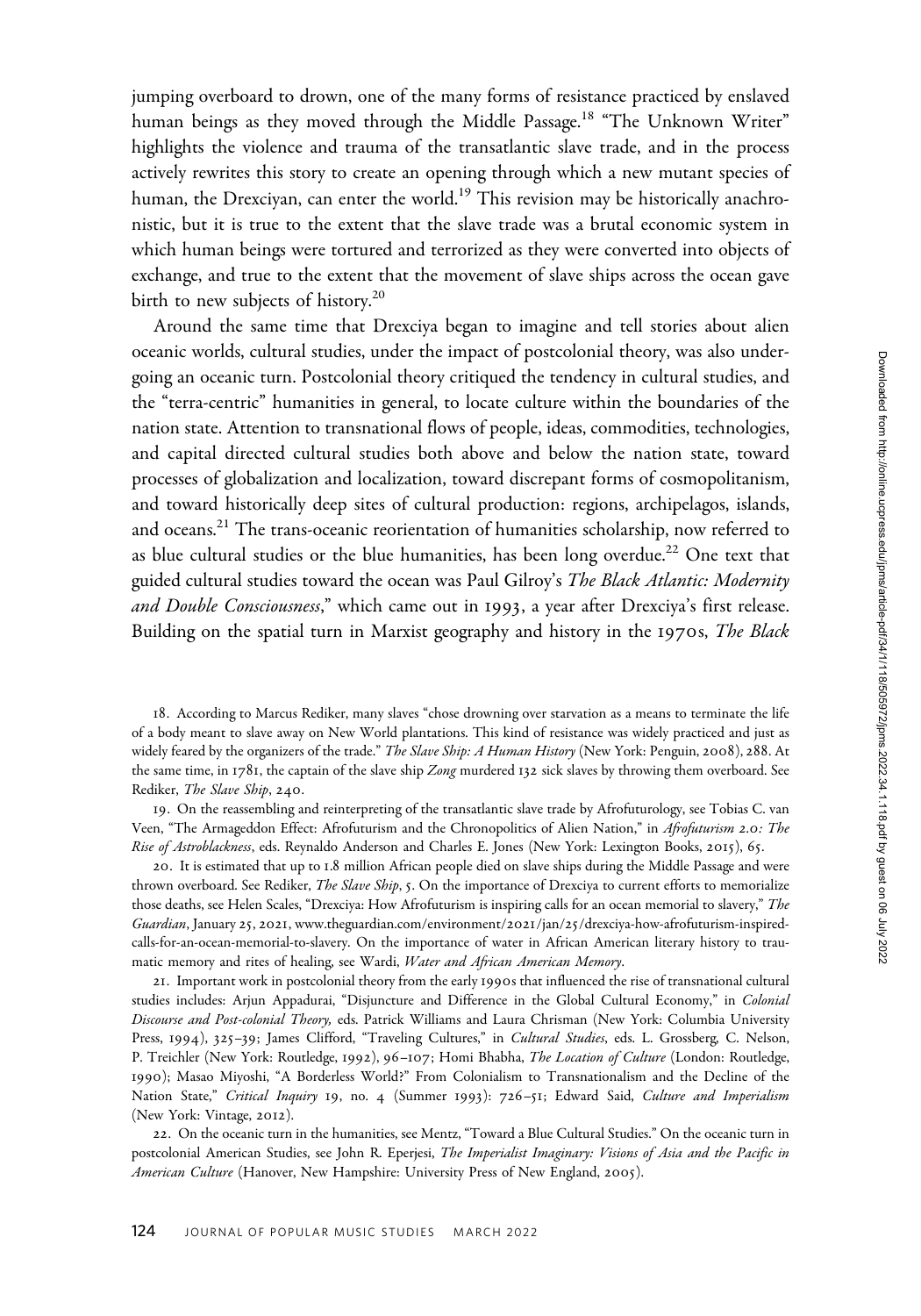Atlantic "inaugurated a new generation of thinking about race in trans-oceanic ways."<sup>23</sup> Gilroy assembled a diasporic mode of cultural analysis in which Black Britain was recentered on the Black Atlantic, "one single, complex unit of analysis," which traces those "fractal patterns of cultural and political exchange and transformation ...that are significant not simply for the peoples of Caribbean but for Europe, for Africa, especially Liberia and Sierra Leone, and of course, for black America."<sup>24</sup> For Gilroy, the movement of bodies, ideas, cultural practices, and artifacts across the Atlantic over the past three hundred years has distilled a distinct transnational and intercultural racial formation where in-between-ness inspires cultural production, and where trans-oceanic routes support new modes of becoming and constellations of identity and community.

Kodwo Eshun was the first critic to situate Drexciya's alien oceanic worlds in the context of Gilroy's Black Atlantic while expanding this spatial-analytic frame to include the rapidly evolving temporal discourse of Afrofuturism. In his 1998 piece for *The Wire*, "Fear of a Wet Planet," Eshun enthuses:

Taken together, the EPs and the CD form a Black Atlantic cycle which is electronic music's most ambitious sonic fiction since Parliament's 1975-79 Mothership Connection cycle. The Drexciyan cycle plumbs the remotest depths of the Black Atlantic, pursuing its "processes of cultural mutation and restless discontinuity" to extreme ends. As theorised by British cultural critic Paul Gilroy, the Black Atlantic is the "webbed network" between the US and Africa, Latin America and Europe, the UK and the Caribbean along which information, people, records, and enforced dematerialisation systems have been routing, rerouting and criss-crossing since slavery.<sup>25</sup>

Eshun helped spread the sights and sounds of Drexciya to artists across the world ocean who have localized and added to the mythology, thus ensuring that it continues to evolve along multiple aesthetic and cultural trajectories. In both this essay and the 1999 monograph More Brilliant Than The Sun: Adventures in Sonic Fiction, Eshun brought together two discourses, the Black Atlantic and Afrofuturism, which emerged around the same time in the early 1990s,<sup>26</sup> the moment when Drexciya's mythological universe was being formed.

The importance of a diasporic, trans-oceanic perspective on Black cultural production as expressed through artists such as Drexciya cannot be overstated. At the same time, this geopolitical framing of Drexciya reproduces a potentially problematic dimension of Black Atlantic criticism in which the ocean appears meaningful only in relation to human activities. For Gilroy, "the image of ships in motion  $\dots$  focus[es] attention on the [M]iddle [P]assage."27 While the diasporic perspective afforded by ships in motion brings cultural

<sup>23.</sup> Elizabeth DeLoughrey, "Submarine Futures of the Anthropocene," Comparative Literature 69, no. 1 (March 2017): 32.

<sup>24.</sup> Paul Gilroy, The Black Atlantic: Modernity and Double Consciousness (Cambridge: Harvard University Press, 1993), 15.

<sup>25</sup>. Kodwo Eshun, "Fear of a Wet Planet," The Wire 167 (January 1998): 20.

<sup>26</sup>. See Mark Dery, "Black to the Future: Interviews with Samuel R. Delany, Greg Tate, and Tricia Rose," in Flame Wars: The Discourse of Cyberculture (Durham: Duke UP, 1994), 122-179.

<sup>27</sup>. Gilroy, The Black Atlantic, 4.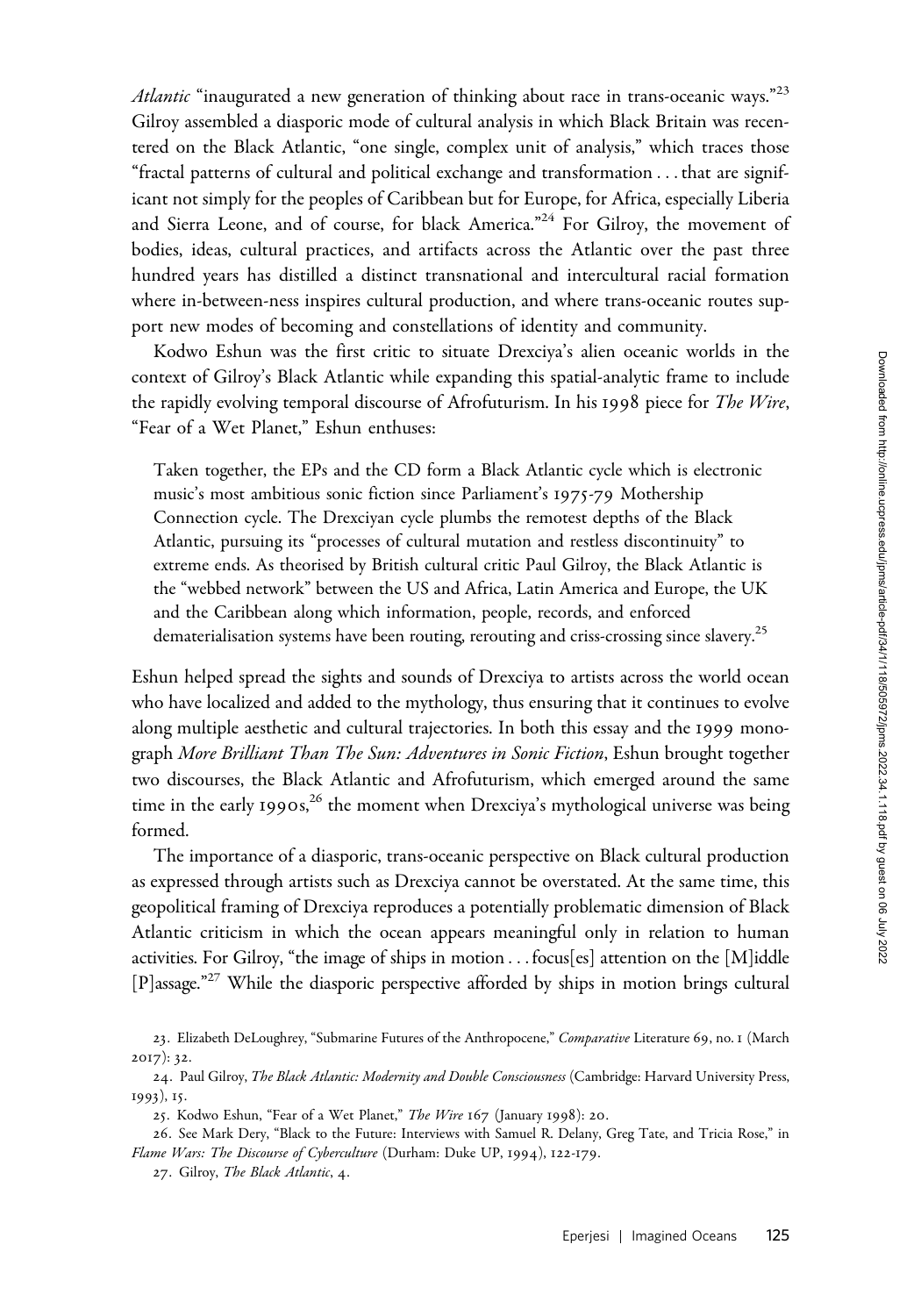histories occluded by the terra-centric humanities into focus, this point of view makes it hard to see, imagine, think about, or act on the ocean as an ecological system, as a space of multispecies entanglements and deep, more-than-human temporalities. Critiquing anthropocentric oceanic narratives, Elizabeth DeLoughrey writes:

With some exceptions, these narratives largely represent a transoceanic imaginary, positioning the sea as a stage for human history; a narrative of flat surfaces rather than immersions. Until recently, the oceanic has not been truly fathomed as a cultural or multispecies ecology.<sup>28</sup>

Ecocritically informed blue cultural studies foregrounds the vast, interconnected networks of marine ecosystems, hydrological processes, geological formations, and climate patterns, which have been evolving for billions of years and which are being catastrophically affected by the agents of capitalist modernity: fossil fuels, overconsumption, pollution, militarization. While scholars and critics have paid considerable attention to Drexciya's trans-oceanic mythology, $^{29}$  there has been very little critical discussion from the perspective of the ocean as a material, ecological space.

James Stinson and Gerald Donald did not give many interviews during the 1990s; in The Wire, Eshun describes rare interviews as "briefings from an unannounced war."<sup>30</sup> But in the two years before he passed away, James Stinson spent some time talking with interviewers about the ocean and the importance of water, both as a symbol and as the most important material resource on the planet, and his words were far from warlike.<sup>31</sup> Stinson's comments about water and the ocean are wide-ranging and touch on everything from melting polar icecaps to contaminated drinking water. In contrast to the speculative, alternate historical specificity of *The Quest's* myth of origins and other visual and verbal depictions of Drexciyans from the mid-1990s, which provide detailed visions of aquatic combat, assault, and invasion, the inspiration Stinson drew from the ocean was at times more aligned with romantic conceptions of nature as timeless and beautiful and separate from humanity. For Stinson, the ocean symbolized a deep, more-than-human temporality: "The reason I adopted the whole background and whole theme of water was for its longevity. Water was here at the beginning before we existed and water will be here when we go away. It's beautiful."<sup>32</sup> In a 2002 interview with John Osselaer for Techno Tourist magazine, Stinson offered:

Water is life. Life started on this planet and other planets due to water. It is the cutting edge of creativity and innovation. You have billions of different species in the seas, oceans, lakes, ponds and streams across the world. Millions of species still have not

28. DeLoughrey, "Submarine Futures of the Anthropocene," 33.

29. For a close analysis of Drexciya's oceanic mythology, see Nettrice R. Gaskins, "Deep Sea Dwellers: Drexciya and Sonic Third Space," Shima 10, no. 2 (2016): 68–80.

31. See Drexciya Research Lab, "Drexciya Speaks," which includes links to and highlights from ten interviews with James Stinson, May 16, 2005, [http://drexciyaresearchlab.blogspot.com/](http://drexciyaresearchlab.blogspot.com/2005/05/drexciya-speaks.html)2005/05/drexciya-speaks.html.

32. In 2002, Derek Beere conducted a phone interview with James Stinson for Future BPM magazine. The interview was never published. In 2018, Beere and Stephen Rennicks of DRL decided fans should hear it. See Beere, "Drexciya," web.archive.org/web/20020609044525[/http://www.futurebpm.com/drexciya.htm](web.archive.org/web/20020609044525/http://www.futurebpm.com/drexciya.htm).

<sup>30</sup>. Eshun, "Fear of a Wet Planet," 19.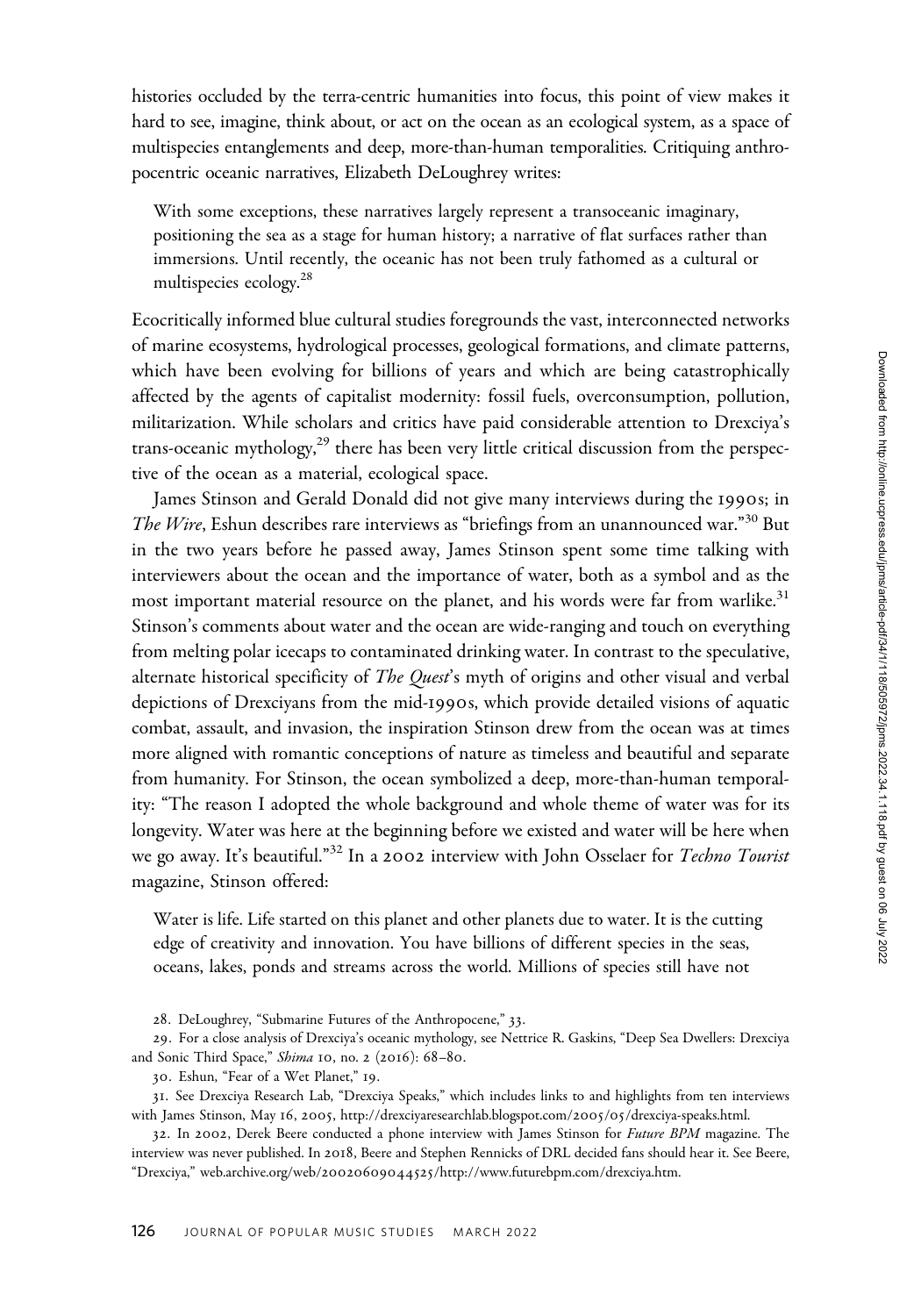been discovered by man so is that the cutting edge of creativity or what? We approach our music the same way.<sup>33</sup>

Stinson's meditations on the ocean, which exhibit reverence, humility, and a passionate sense of wonder, resonate with those of Rachel Carson, the marine biologist and conservationist whose 1962 book Silent Spring about the deadly effects of the pesticide DDT inspired the environmental movements of the 1960s and 70s. Before Silent Spring Carson wrote *The Sea Around Us*, which won the National Book Award for Nonfiction and remained on the New York Times Bestseller list for eighty-six weeks.

The Sea Around Us combines rigorous science writing with a pervasive and passionate sense of wonder, and according to Carson's biographer, "wonder and awe were, for her, the highest emotions."<sup>34</sup> For Carson, as for Stinson, the sea is a poetic place composed of both repetition and difference, deep time and surface shimmer:

For the sea as a whole, the alternation of day and night, the passage of the seasons, the procession of the years, are lost in its vastness, obliterated in its own changeless eternity. But the surface waters are different. The face of the sea is always changing. Crossed by colors, lights, and moving shadows, sparkling in the sun, mysterious in the twilight, its aspects and its moods vary hour by hour. The surface waters move with the tides, stir to the breath of the winds, and rise and fall to the endless, hurrying forms of the waves.<sup>35</sup>

The Sea Around Us is much less conspicuously activist than Silent Spring, yet Saskia Beudel argues that the circulation of wonder in Carson's descriptions of the sea can be read as a form of "pre-emptive activism:"

If an object or "thing" of the world about us has the power to arouse passionate curiosity, sustained attention and attainment of not just facts (data) but knowledge and wisdom surrounding that object, by default, Carson implies, one is unlikely to want to destroy that same object.<sup>36</sup>

There are many points of contact between Carson and Stinson, as both expressed passionate curiosity, awe, and respect for the ocean, and were attuned to the fluctuating, disparate moods elicited by the water. Carson and Stinson were each powerfully affected by the ocean, which they worked to convey to their respective readers and listeners, the former through a densely textured blend of scientific and poetic discourse, the latter through a densely textured blend of electro- and techno-music. The oceanic moods or affects tracked by Carson and Stinson encompass a wide spectrum, from the dreamy and sedative to the stormy and terrifying. The production of these affects was the locus of Drexciya's pre-emptive activism, of the sustained auditory attention through which they

<sup>33.</sup> John Osselaer, "Drexciya: twenty thousand leagues under the sea," Techno Tourist, February 2002, [web.](web.archive.org/web/20020510020232/http://technotourist.org/modules.php?op=modload&name=Sections&file=index&req=viewarticle&artid=15) archive.org/web/20020510020232[/http://technotourist.org/modules.php?op](web.archive.org/web/20020510020232/http://technotourist.org/modules.php?op=modload&name=Sections&file=index&req=viewarticle&artid=15)=[modload&name](web.archive.org/web/20020510020232/http://technotourist.org/modules.php?op=modload&name=Sections&file=index&req=viewarticle&artid=15)=[Sections&](web.archive.org/web/20020510020232/http://technotourist.org/modules.php?op=modload&name=Sections&file=index&req=viewarticle&artid=15) [file](web.archive.org/web/20020510020232/http://technotourist.org/modules.php?op=modload&name=Sections&file=index&req=viewarticle&artid=15)=[index&req](web.archive.org/web/20020510020232/http://technotourist.org/modules.php?op=modload&name=Sections&file=index&req=viewarticle&artid=15)=[viewarticle&artid](web.archive.org/web/20020510020232/http://technotourist.org/modules.php?op=modload&name=Sections&file=index&req=viewarticle&artid=15)=[15](web.archive.org/web/20020510020232/http://technotourist.org/modules.php?op=modload&name=Sections&file=index&req=viewarticle&artid=15).

<sup>34</sup>. Linda Lear, Rachel Carson: Witness for Nature (New York: Houghton Mifflin Harcourt, 2009), 284.

<sup>35</sup>. Rachel Carson, The Sea Around Us (New York: Oxford University Press, 1961), 29.

<sup>36</sup>. Beudel, "Science, Wonder, and New Nature Writing," 271.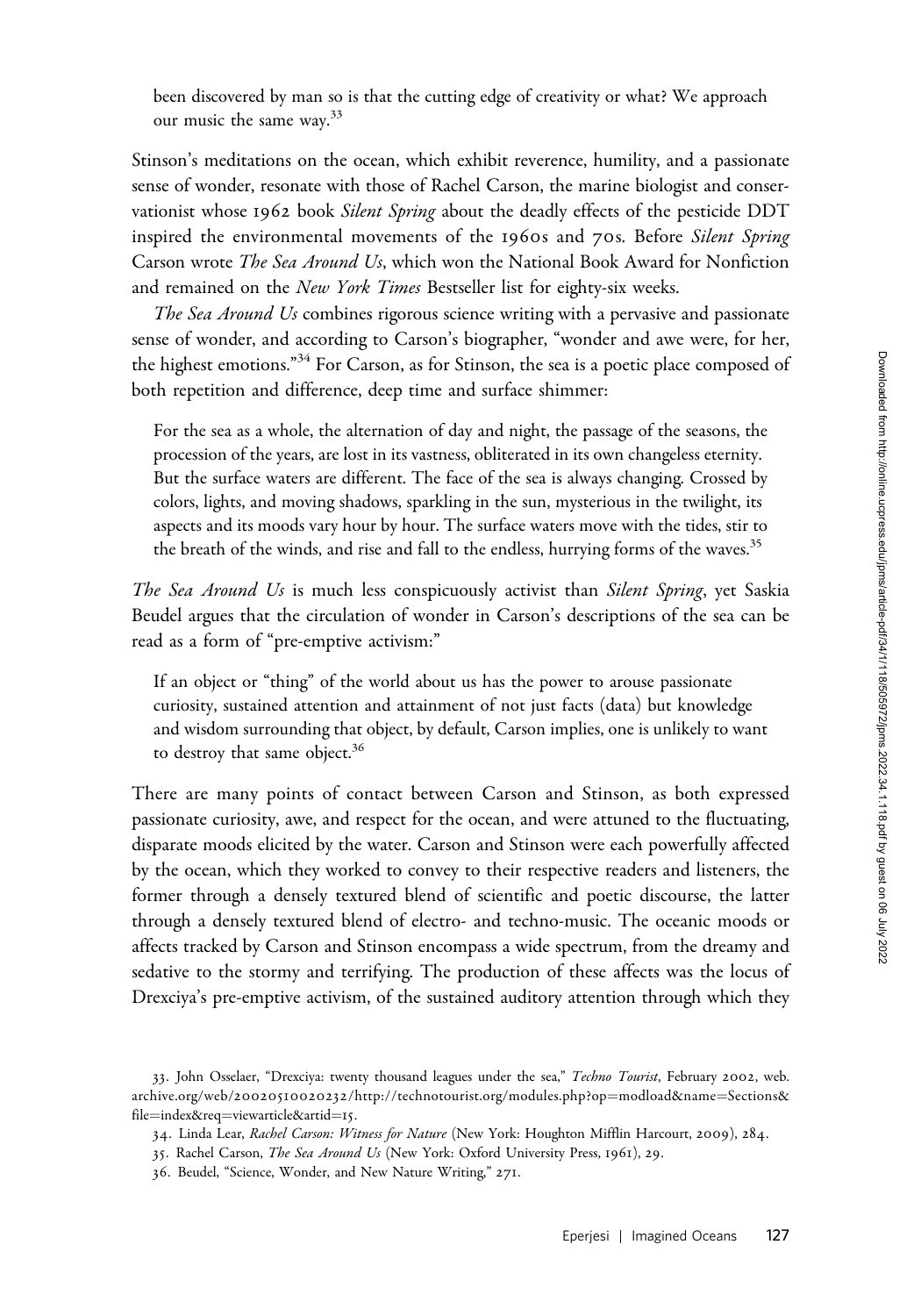encouraged listeners to imagine and connect to the ocean as a space full of sound.<sup>37</sup> The following section provides a semiotic framework for thinking about the production of oceanic affects by Drexciya in relation to one of their early EPs, Bubble Metropolis. Unlike most scholarly work on Drexciya, which is fixated on the embodied, militaristic oceanic imaginary that began to appear in the mid 1990s and was canonized by Eshun in 1998, my analysis of Bubble Metropolis is guided and inspired by Stinson's wonder-filled oceanic meditations, which have not received the attention and respect from critics or academics that they deserve.

## THE IMAGINED OCEAN OF BUBBLE METROPOLIS

Listeners first enter the alien oceanic environment of Bubble Metropolis through the artwork and written text on the label at the center of the record. The iconic symbol of the Underground Resistance collective and record label, a bold "UR" in white lettering against a black background, immediately grabs the eye. The label announces that, "UR Presents Drexciya: Bubble Metropolis." At the bottom of the label we learn that the tracks were "Made in Drexciya for UR in Detroit." Underground Resistance (UR) was formed when Jeff Mills and Mike Banks met at Detroit's United Sound recording studio in 1989 and, along with Robert Hood, began collaborating on music that led to the formation of UR as the Public Enemy of techno, a "kind of covert musical operation set on toppling the industry establishment," as Dan Sicko puts it.<sup>38</sup> UR, along with the distribution company started by Banks, Submerge, wanted artists to have complete artistic independence and to be protected from exploitation by record companies.<sup>39</sup> The militant style of Underground Resistance has been linked to the Black Panthers, a link confirmed by Jeff Mills in a 2006 interview published in the Japanese newspaper Yomiuri Daily, "All the black men you see in America today are the direct result of those actions: all the freedoms we have, as well as the restrictions, refer back to the government and the Black Panthers in the '70s ...So we make music. We make music about who we are and where we're from."<sup>40</sup>

The influence of the Underground Resistance collective over the visual and verbal promotion of Drexciya might partially explain why their oceanic narratives became increasingly paramilitaristic after the 1994 release of *Aquatic Invasion*, but which is absent on Bubble Metropolis. The label art on the A-side, subtitled "Fresh Water," displays

37. The expression "ocean full of sound" is an extension of, and tribute to, David Toop's Ocean of Sound: Ambient sound and radical listening in the age of communication (London: Serpent's Tail, 1995). If Rachel Carson and James Stinson were stuck in an elevator with Sigmund Freud, they might sound like Toop, "On our watery planet, we return to the sea for a diagnosis of our current condition. Submersion into deep and mysterious pools represents an intensely romantic desire for the dispersion into nature, the unconscious, the womb, the chaotic stuff of which life is made." Ocean of Sound, 268.

38. Dan Sicko, Techno Rebels: the renegades of electronic funk (Detroit: Wayne State University Press, 2010), 99.

39. On the history and cultural importance of Submerge, see C. Vecchiola, "Submerge in Detroit: Techno's Creative Response to Urban Crisis," Journal of American Studies 45, no. 1 (February 2011): 95-101.

40. This quote is from an interview with Japanese newspaper Daily Yomiuri. See "Underground Resistance," Wikipedia, [https://en.wikipedia.org/wiki/Underground\\_Resistance](https://en.wikipedia.org/wiki/Underground_Resistance).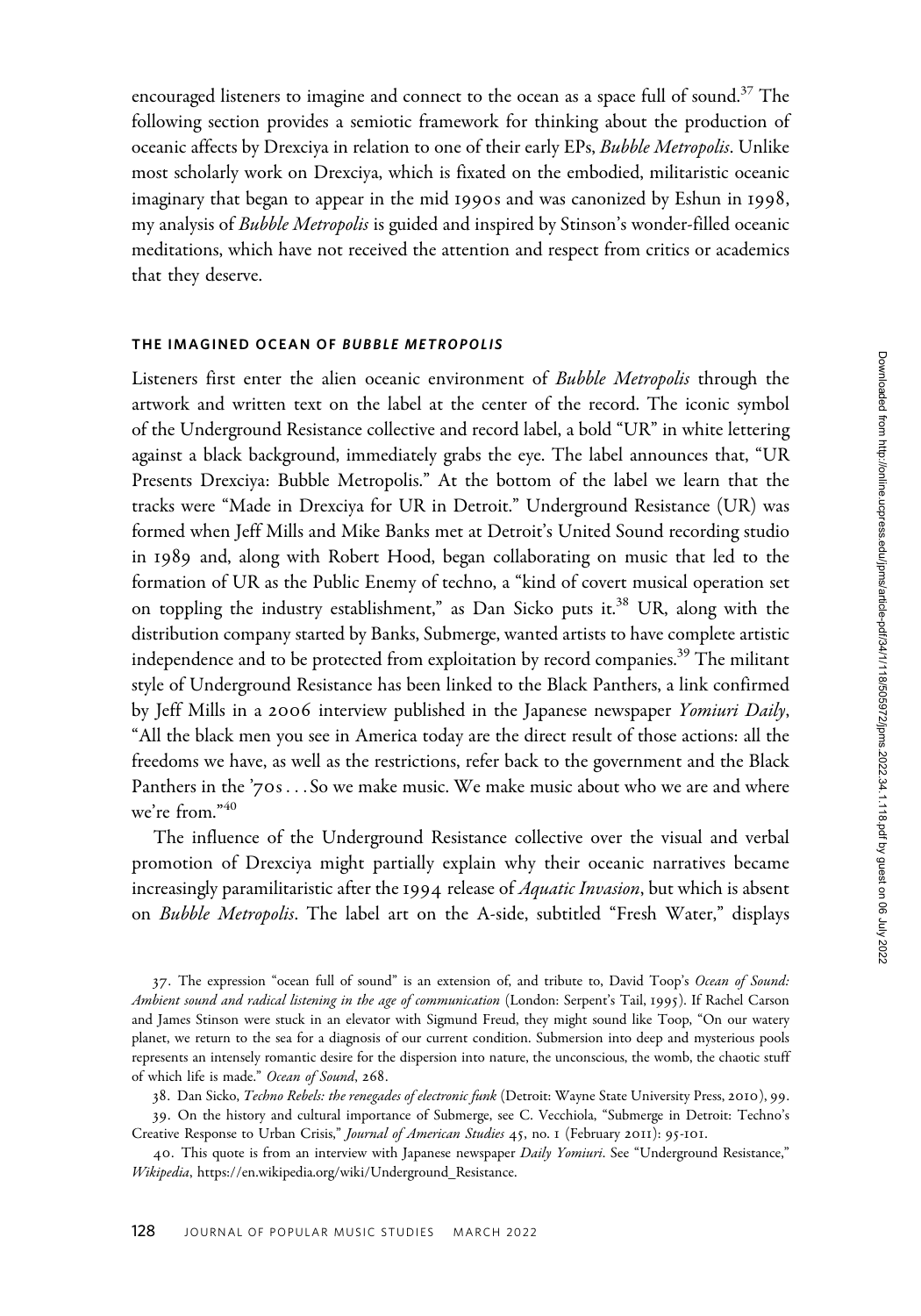a picturesque drawing of a healthy coral reef, an abundance of sea life, and a pair of dolphins floating playfully in the water. Sunlight is shimmering through the water and illuminating the sea life, creating a sacred glow reminiscent of romantic representations of natural wildness, such as those by Hudson River School painters Thomas Cole and Albert Beirstadt. The visual representation of the sea on the labels is one of harmony and order and natural abundance. The shades of bluish-grey monotone convey a soft, calm, dreamy tone.

The title of the EP, Bubble Metropolis, alludes to Fritz Lang's dystopian science fiction film *Metropolis*, which is set in the year 2030 and depicts a world of extreme economic disparity, as the wealthy are vertically segregated and insulated in massive skyscrapers, while the working masses live underground, performing the dirty and dangerous labor that keeps things running. Lang's film also inspired Cybotron's "Techno City." According to Richard "Rik" Davis, who, along with Juan Atkins, founded Cybotron, "Techno City" refers to Detroit's Woodward Avenue ghetto, home to oppressed people who dream of working their way up to the cybodrome, where the artists and intellectuals live. Simon Reynolds interprets this perspective as an "allegory of the unofficial apartheid taking shape in urban America, with the emergence of privately policed fortress communities and township-like ethnic ghettos.<sup>"41</sup> Drexciya's metropolis can be read as a futuristic, aquatopian fantasy of escape—keeping in mind the dual meanings of utopia as both "better place" and "no place"—the result of listening to Jimi Hendrix's "1983 ... (A Merman I Should Turn to Be)," while watching Lang's film. Just as the speaker of Hendrix's song builds a machine to escape to the sea and leave the violence of war and patriotism ravaging the land behind, *Bubble Metropolis* opens with the means of escape, an "Aqua Worm Hole," to leave the post-industrial city behind. A common trope in science fiction, a wormhole, also known as an Einstein-Rosen bridge, forms part of the general theory of relativity, which postulates the ability to move from one place to another without crossing the space in between. The sequence of song titles on the Aside—"Aqua Worm Hole," "Positron Island," and "Beyond the Abyss"—are episodes in an adventurous narrative of time and space travel through the ocean. In the following, I offer an analysis of the "Fresh Water" side of the EP in which I make connections among form, affect, and indexicality, that is, the way in which the latter two songs point to some specific feature or dimension of a material ocean.<sup>42</sup> My comments on the "Salt Water" side are more general and focus on the vocal persona that appears on the track "Bubble Metropolis."

"Aqua Worm Hole," the point of departure, is a lyrical techno-track. It opens with swirling, arpeggiated chords, over which appears a high-pitched melody played on what almost sounds like a toy xylophone. The melody is magical and dreamy, like the pacific marine setting on the label, and opens listeners to the wonder of the ocean. The wistful

<sup>41.</sup> Simon Reynolds, Generation Ecstasy: into the world of techno and rave culture (Boston: Little, Brown, and Company, 1998), 19.

<sup>42</sup>. Email exchanges with musician friends helped me fine-tune my understanding of the "Fresh Water" side. I would like to thank David Choi, KyuCheol Choi, Robin Lee, Udo Lee, and Adam Ratana.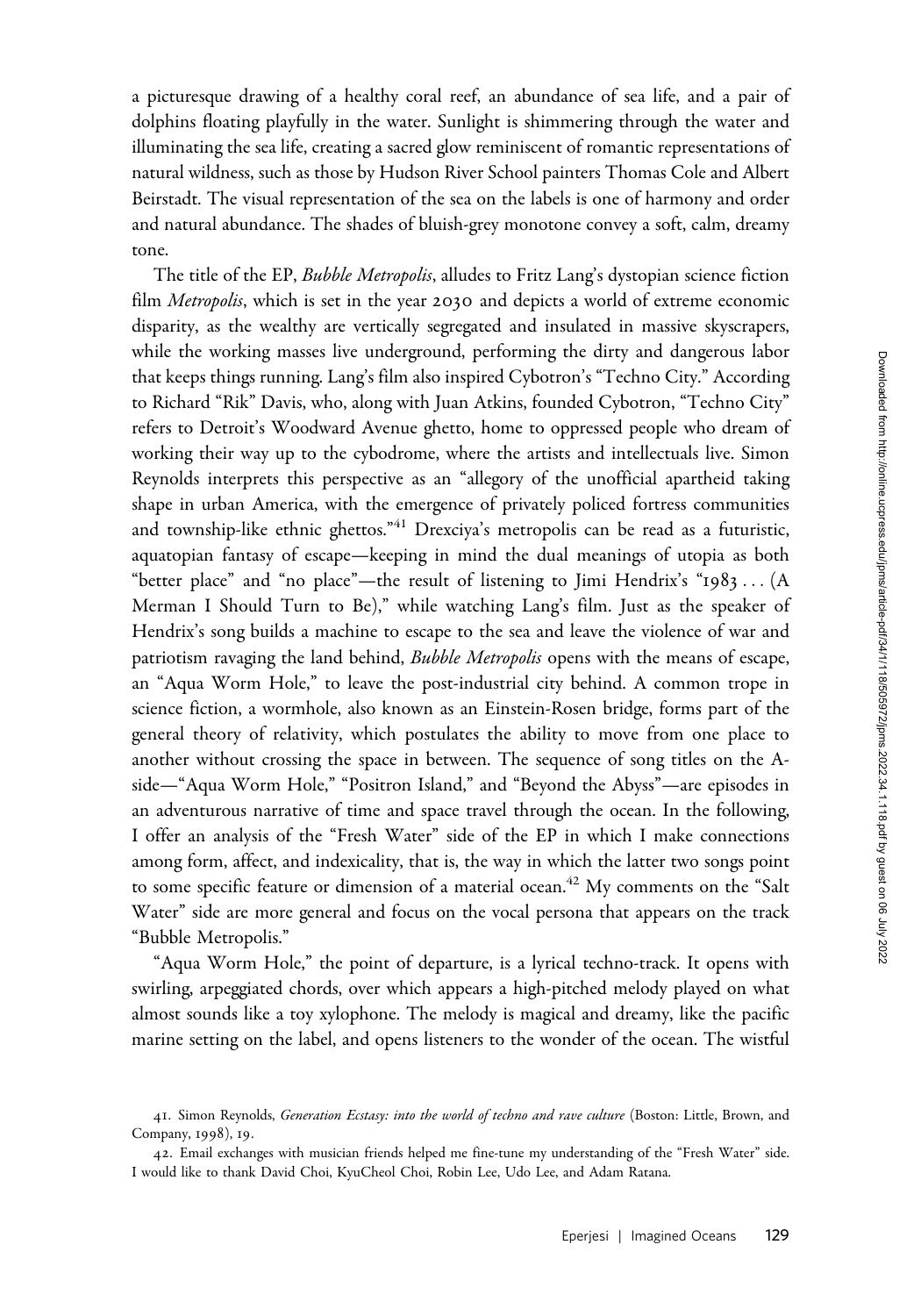motif alludes to childhood, which has been idealized by romantic artists as a time when our sense of awe is most pure, our sense of curiosity is most active, and when our imaginations are most flexible. The song begins to groove with the introduction of a funky, sensuous, analog bass riff. Another synth line is introduced, which adds a mildly frenetic and disorienting rhythm to the composition. Like Alice going down the rabbit hole, the listener is gently grooving through a wormhole. The fast breaks of the analog drum pattern, an allusion to bebop jazz of the 1950s and soul music of the 1960s, create a sense of forward momentum.

As the track progresses at a tempo of around 140 beats per minute, tension between the otherworldly synth lines, earthy snare and bass patterns, and sedative melody is uncanny, both strangely familiar and comfortingly unfamiliar. "Aqua Worm Hole" is an emotional track, and like many classic Detroit techno-tracks, it does not elicit emotions that are easy to describe.<sup>43</sup> Relevant here is Simon Reynolds's comment that tracks such as Rhythm Is Rhythm's "Nude Photo" and "Beyond the Dance" express a "weird mix of euphoria and anxiety," emotions that are "oddly indefinable."<sup>44</sup> "Aqua Worm Hole" produces a sense of what Sianne Ngai refers to as "affective indeterminacy" or "affective disorientation,"<sup>45</sup> but unlike the ugly feelings described by Ngai, here indeterminacy or disorientation is experienced as pleasurable, as joyful. This affective indeterminacy was produced with sound technologies such as the Roland TR 808 drum machine and Korg Mono/Poly analog synthesizer,<sup>46</sup> and as Kodwo Eshun emphasizes, "machines don't distance you from your emotions, in fact quite the opposite. Sound machines make you feel more intensely, along a broader band of emotional spectra than ever before in the  $20^{th}$  century."  $47$ 

The experience of progressive movement in the opening track is pleasurably, lyrically disorienting. In contrast to the sparse phrasing and dreamy melodic lines of "Aqua Worm Hole," "Positron Island" is loud and dense, a pounding, aggressive, hard techno-track that feels claustrophobic and tense. The track opens with the kind of bubbly or percolating synth lines that fascinate critics such as Rubin and Barnes, not to mention scores of Drexciya fans. The locked-in drum loops are starkly, abrasively repetitive, offering no sense of relief or catharsis. Here, the wide pitch contour between the metallic percussion and the agitated, stabbing synthesizer is haunting and nightmarish. In the transition to "Positron Island," which moves at roughly the same tempo as "Aqua Worm Hole," the oceanic journey has gone from light to dark, from soft to hard, from cerebral to corporeal, and from fluid to fixed.

<sup>43</sup>. In a private email exchange, Udo Lee commented that, ""Aqua Worm Hole" is based on a Db minor 13 chord, which I think is also the cause of the emotional ambiguity, since these extended chords carry a lot of unresolved tension. Very jazz."

<sup>44.</sup> Reynolds, Generation Ecstasy, 21. On affect in Detroit techno, see Richard Pope, "Hooked on Affect: Detroit Techno and Dystopian Digital Culture, "Dancecult: Journal of Electronic Dance Music Culture 2, no. 1  $(2011): 24-44.$ 

<sup>45.</sup> Sianne Ngai, Ugly Feelings (Cambridge: Harvard University Press, 2007), 14.

<sup>46</sup>. Mike Banks mentions the Korg Mono/Poly and 808 in Rubin, "Infinite Journey to Inner Space."

<sup>47</sup>. Eshun, More Brilliant than the Sun, -002.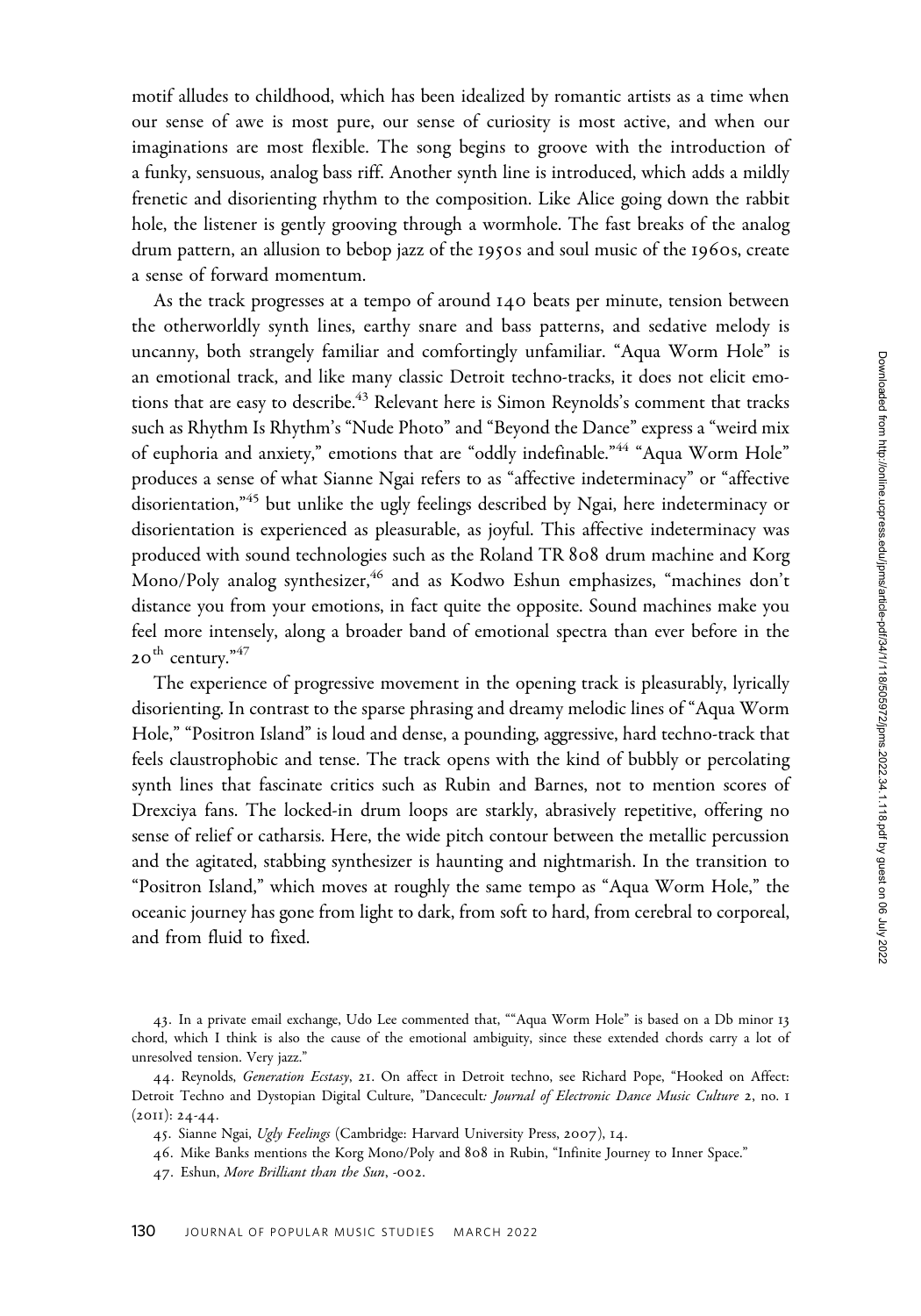The word "positron" in the title can be read synecdochally as a reference to antimatter. In 1929, physicist Paul Dirac argued that the components of atoms, electrons and protons, have antimatter counterparts.<sup>48</sup> An electron is negatively charged, thus its antimatter counterpart is a positive electron or positron. Antimatter is a common science fiction trope that could take the form of antimatter-powered spaceships, such as the warp drives on the television series *Star Trek*, or antimatter weapons, as when Megatron from The Transformers steals an "antimatter formula" to turn himself into "the most powerful weapon in the universe.<sup>"49</sup> Antimatter is not a fantasy. As science writer Keay Davidson points out:

But antimatter itself isn't fiction; it actually exists and has been intensively studied by physicists since the 1930s. In a sense, matter and antimatter are the yin and yang of reality: Every type of subatomic particle has its antimatter counterpart. But when matter and antimatter collide, they annihilate each other in an immense burst of energy.<sup>50</sup>

That immense burst of energy is of great interest to the US military, which hopes to weaponize it in the form of antimatter bombs or antimatter-triggered nuclear weapons. By attaching "positron" to "island," the title can be related to the unending ecological and humanitarian crisis of nuclear testing on the islands, waters, and peoples of the Pacific Ocean. Between 1946 and 1958, at the dawn of the Cold War, sixty-seven nuclear tests were conducted in the Republic of the Marshall Islands, which is part of the larger island group of Micronesia. Radioactive contamination continues to haunt these waters, while Marshall Islanders, who have been displaced from their homelands, continue to suffer from radioactivity-related cancers and birth defects.<sup>51</sup> Today, these islands and atolls are more radioactive than Chernobyl and Fukushima.<sup>52</sup> The angry, dystopic, nightmarishly repetitive mood of "Positron Island" becomes meaningful when heard in the context of a militarized nuclear Pacific.

The collision of the lyrical "Aqua Worm Hole" (matter) and the nightmarish "Positron Island" (antimatter) produces a short burst of energy that concludes the Aside, "Beyond the Abyss." This is deep-sea techno, a style of music that is Drexciya's sound signature. The track opens with several seconds of what sounds like the drone of an engine and is followed by the gradual introduction of a tambourine roll, drumbeats, and strange sound effects. Despite its weirdness, the track still possesses a groovy, linear dance music structure in which sections of sound are repeated at a tempo of 144 beats per

48. Keay Davidson, "Air Force pursuing antimatter weapons," October 2004, [sfgate.com/science/article/Air-](sfgate.com/science/article/Air-Force-pursuing-antimatter-weapons-Program-2689674.php)[Force-pursuing-antimatter-weapons-Program-](sfgate.com/science/article/Air-Force-pursuing-antimatter-weapons-Program-2689674.php)2689674.php.

49. On antimatter in science fiction, see TV Tropes, "Antimatter," [tvtropes.org/pmwiki/pmwiki.php/Main/](tvtropes.org/pmwiki/pmwiki.php/Main/Antimatter#:~:text=A%20classic%20staple%20of%20science,have%20a%20negative%20electric%20charge%2C) [Antimatter#:](tvtropes.org/pmwiki/pmwiki.php/Main/Antimatter#:~:text=A%20classic%20staple%20of%20science,have%20a%20negative%20electric%20charge%2C)\*[:text](tvtropes.org/pmwiki/pmwiki.php/Main/Antimatter#:~:text=A%20classic%20staple%20of%20science,have%20a%20negative%20electric%20charge%2C)¼[A](tvtropes.org/pmwiki/pmwiki.php/Main/Antimatter#:~:text=A%20classic%20staple%20of%20science,have%20a%20negative%20electric%20charge%2C)%20[classic](tvtropes.org/pmwiki/pmwiki.php/Main/Antimatter#:~:text=A%20classic%20staple%20of%20science,have%20a%20negative%20electric%20charge%2C)%20[staple](tvtropes.org/pmwiki/pmwiki.php/Main/Antimatter#:~:text=A%20classic%20staple%20of%20science,have%20a%20negative%20electric%20charge%2C)%[20](tvtropes.org/pmwiki/pmwiki.php/Main/Antimatter#:~:text=A%20classic%20staple%20of%20science,have%20a%20negative%20electric%20charge%2C)of%20[science,have](tvtropes.org/pmwiki/pmwiki.php/Main/Antimatter#:~:text=A%20classic%20staple%20of%20science,have%20a%20negative%20electric%20charge%2C)%[20](tvtropes.org/pmwiki/pmwiki.php/Main/Antimatter#:~:text=A%20classic%20staple%20of%20science,have%20a%20negative%20electric%20charge%2C)a%20[negative](tvtropes.org/pmwiki/pmwiki.php/Main/Antimatter#:~:text=A%20classic%20staple%20of%20science,have%20a%20negative%20electric%20charge%2C)%20[electric](tvtropes.org/pmwiki/pmwiki.php/Main/Antimatter#:~:text=A%20classic%20staple%20of%20science,have%20a%20negative%20electric%20charge%2C)%20[charge](tvtropes.org/pmwiki/pmwiki.php/Main/Antimatter#:~:text=A%20classic%20staple%20of%20science,have%20a%20negative%20electric%20charge%2C)%2[C.](tvtropes.org/pmwiki/pmwiki.php/Main/Antimatter#:~:text=A%20classic%20staple%20of%20science,have%20a%20negative%20electric%20charge%2C)

50. Davidson, "Air Force pursuing antimatter."

52. See Laura Geggel, "The Marshall Islands Are 10 Times More Radioactive than Chernobyl," Live Science, July 2019, https://www.livescience.com/65949[-marshall-islands-more-radioactivity-chernobyl.html.](https://www.livescience.com/65949-marshall-islands-more-radioactivity-chernobyl.html)

<sup>51</sup>. Teresia Teaiwa, "Bikinis and Other S/pacific N/oceans," in Militarized Currents: Toward a Decolonized Future in Asia and the Pacific, eds. Setsu Shigematsu and Keith L. Camacho (Minneapolis: University of Minnesota Press, 2010), 18.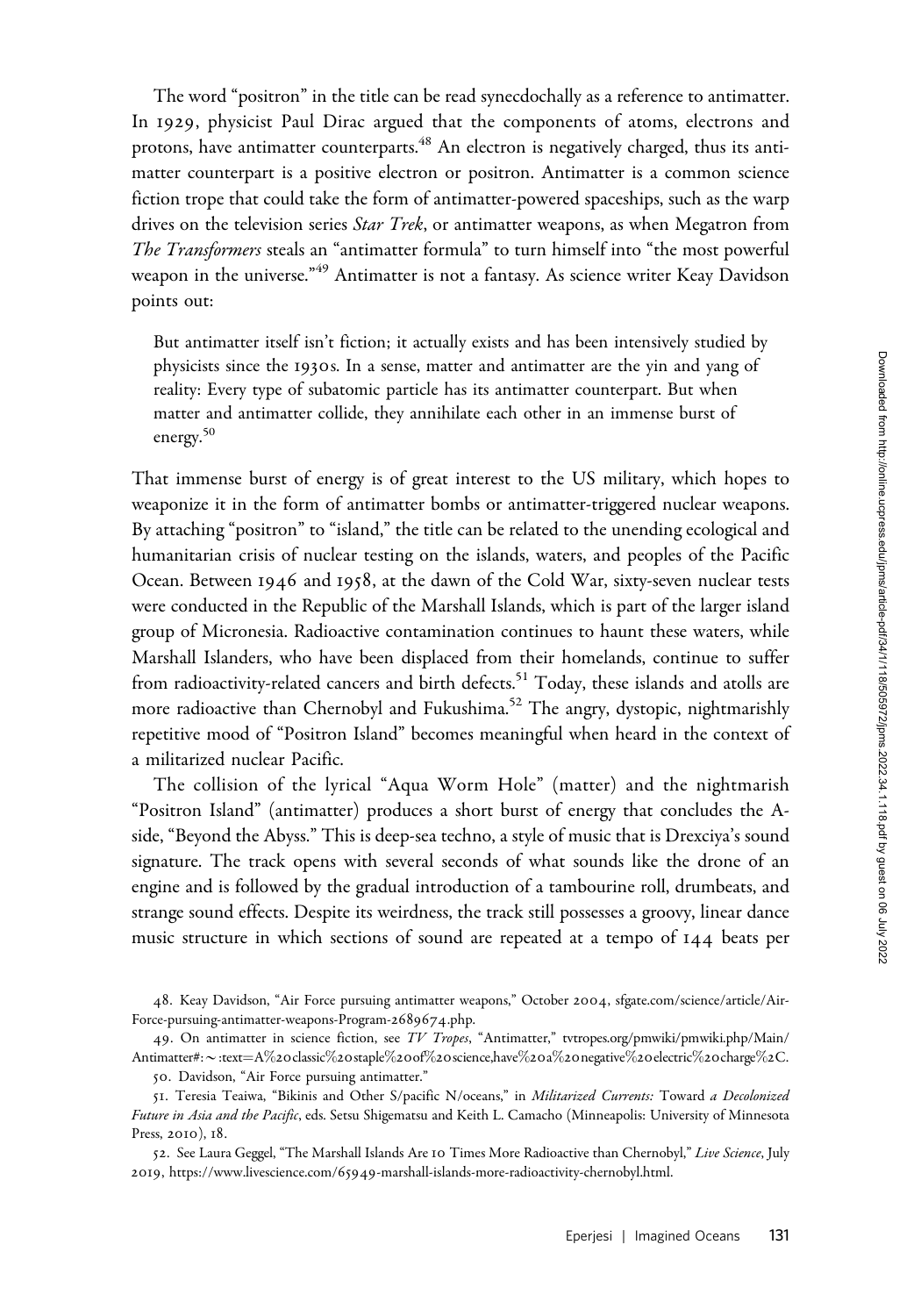minute. The repetition of the drone effect provides a motif for the muffled, underwater groove, while the absence of harmony contributes to a feeling of disembodiment, of floating in a submersible while peculiar sea creatures pass by. The title, as noted earlier, alludes to James Cameron's science fiction film *The Abyss*, in which the crew of an underwater drilling platform encounters an alien civilization and peculiar sea creatures deep in the Cayman Trough in the Caribbean.

Drexciya imagined a deep sea that is full of sound, a noisy underwater acoustic environment that was not confirmed scientifically until 2015, when the National Oceanic and Atmospheric Administration (NOAA) deployed a hydrophone to the deepest part of the global ocean, the Challenger Deep trough of the Mariana Trench near Micronesia. The hydrophone reached a depth of more than 10,971 meters (6.71 miles), where it recorded ambient sound levels for more than twenty-three days. In a summary of the NOAA's findings:

Instead of being one of the quietest places on Earth, scientists found that at the deepest part of the ocean, there is almost constant noise. The ambient sound field is dominated by the sound of earthquakes, both near and far, as well as distinct moans of baleen whales and the clamor of a category 4 typhoon passing overhead. The hydrophone also picked up sound from ship propellers, as Challenger Deep is close to Guam, a regional hub for container shipping with China and the Philippines.<sup>53</sup>

Drexciya's hydro-acoustic oceanic imaginary opened listeners to a subjective interpretation or appropriation of the sounds of the deep. On a track like "Beyond the Abyss," with the exception of the engine drone, these sounds are unfamiliar, unrecognizable, and of indeterminate origin. By imagining the ocean as an "ambient sound field" that is full of strange noises, Stinson and Donald worked to create a sense of wonder and curiosity in listeners. For Rachel Carson, wonder was defined by open-ended questioning, mystery, and intrigue.<sup>54</sup> For Drexciya, wonder was defined by open-ended listening: Where are we? What are we hearing? Where are these sounds coming from? Are these sounds the product of nature or technology? As listeners are immersed in an ocean full of sound, boundaries between subject and object, nature and culture, near and far become blurred. "Beyond the Abyss" facilitates an encounter with the mystery, intrigue, and sensuous enchantment of a deep-sea acoustic environment, an environment that instills reverence and humility in the listener.

Jimi Hendrix's "1983 ... (A Merman I Should Turn to Be)" also radiates a sense of wonder as the lyrics travel from land to sea and from human to merman. The speaker and his lover must move, "Through the noise to the sea / Not to die, but to be re-born / Away from a life so battered and torn." Hendrix's anti-war convictions move the speaker toward an oceanic realm where, "Starfish and giant foams / Greet us with a smile," and ultimately to a place, "To live and breathe underwater / Forever." Bubble Metropolis tracks a similar line of flight through an "Aqua Worm Hole," past the noise of "Positron Island," and

<sup>53</sup>. Robert Dziak, "Ambient Sound at Full Ocean Depth: Eavesdropping on the Challenger Deep," [oceanexplorer.noaa.gov/explorations/](oceanexplorer.noaa.gov/explorations/16challenger/welcome.html)16challenger/welcome.html."

<sup>54</sup>. Beudel, "Science, Wonder, and New Nature Writing."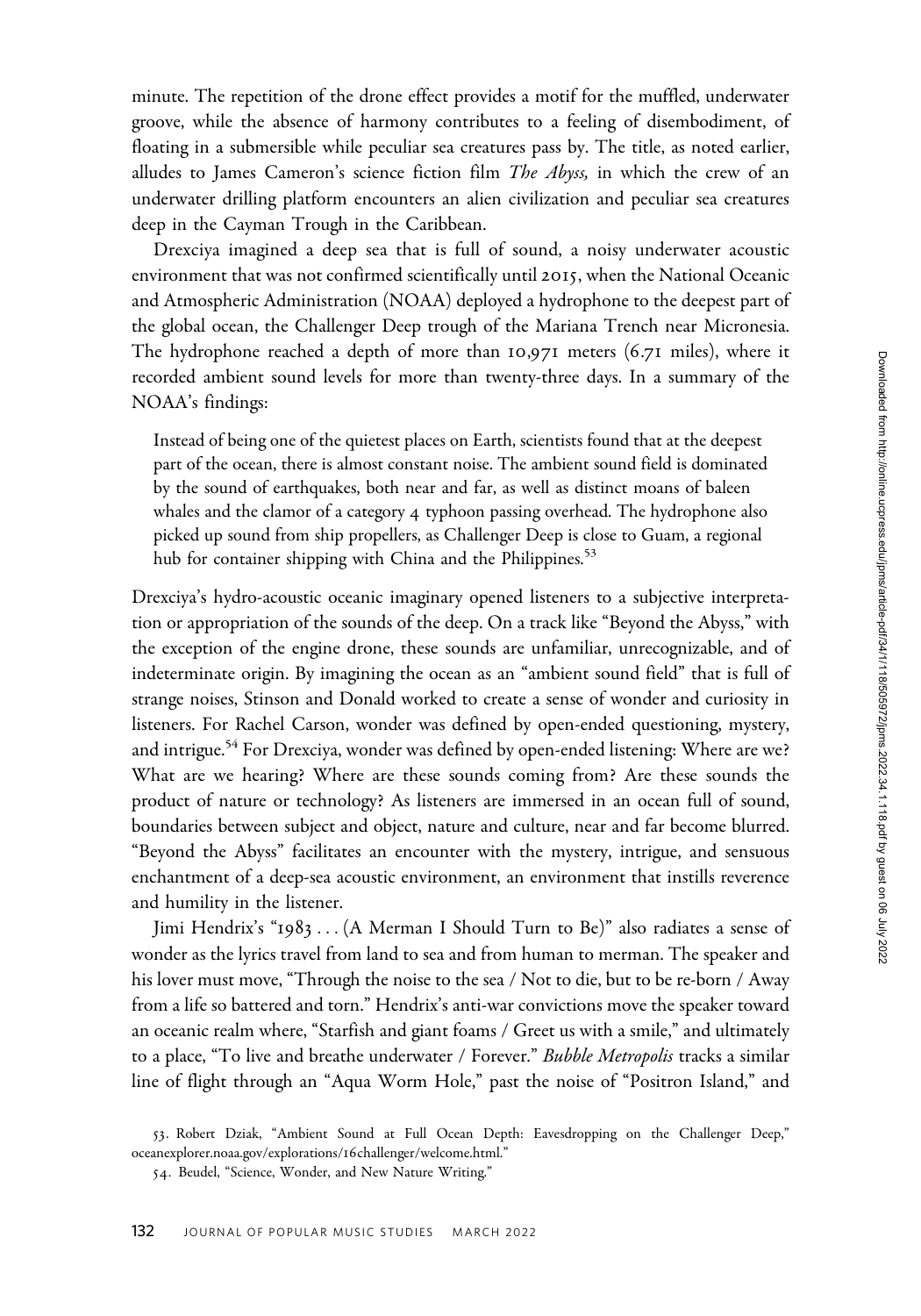toward the strange sonic sea creatures that float "Beyond the Abyss," a sonic journey that involves progressively less and less harmonic content.<sup>55</sup> This journey from the human and earthy to the alien and extraterrestrial finally reaches "Bubble Metropolis," the first track on the B-side, where a voice calmly guides listeners into Drexciya:

This is Drexciyan Cruiser Control, Bubble 1, to Lardossan cruiser 8-203X. Please decrease your speed to 1.788.4 kilobahns. Thank you. Lardossan cruiser 8-203X, please use extra caution as you pass the aqua construction site on the side of the aquabahn. I repeat, proceed, with caution.

Through this spoken announcement, listeners get the sense that Drexciya is an alien oceanic civilization, one that possesses unfamiliar units of measurement and forms of transportation, yet is also very familiar, as the traffic controller urges caution while offering directions past a construction site. The outro to "Bubble Metropolis" includes parting words from the friendly Drexciyan traffic controller: "Lardossan cruiser 8-203X, you are now clear for docking. Have a nice day here in Drexciya. I'm Drexciyan cruise controller X205. If you have any problems, let me know. Bubble Control 1, out." The vocal persona that appears in "Bubble Metropolis" sounds like an adult woman who is friendly, professional, and speaks North American English.<sup>56</sup> Drexciyans might have some connection to, or affiliation with, Black Americans, but this voice is disembodied, so we can only speculate about the phenotype, not to mention the species or gender, of the entity speaking these words. This North American, human-sounding public announcement could simply be the product of some kind of aquatic artificial intelligence. Again, listeners are confronted with more open-ended questioning, mystery, and intrigue. Having made the difficult journey through the ambient sound field of the deep sea, the vocal persona on "Bubble Metropolis" is warm and comforting. Drexciya sounds like a good place to be.

Through this musical semiotic interpretation of Bubble Metropolis, I have modeled one possible way of interpreting the verbal, visual, and sonic form of the EP, how this form generates particular affects or moods, and how this combination of form and affect points to material oceans. This is just one possible interpretation, for the "same sounds can mean different things to different people in different contexts and different times."<sup>57</sup> I have emphasized the importance of the feelings created by the tracks because James Stinson and Gerald Donald were tuned into the importance of affect in the making of their imagined oceans. In an interview with Tim Pratt of the Detroit Free Press in 2002, James Stinson said:

We don't make songs based on a concept. We make the songs first and deal with the concept around the songs. The whole thing with the aquatic world was created due to how creative and innovative water is. It's very creative—there's a lot you can do with it ...After the music is created, we're building a concept around it: moods, emotions,

<sup>55</sup>. I would like to thank Udo Lee for making this observation.

<sup>56</sup>. On analyzing vocal persona in music, see Tagg, Music's Meanings, 356.

<sup>57</sup>. Tagg, Music's Meanings, 157.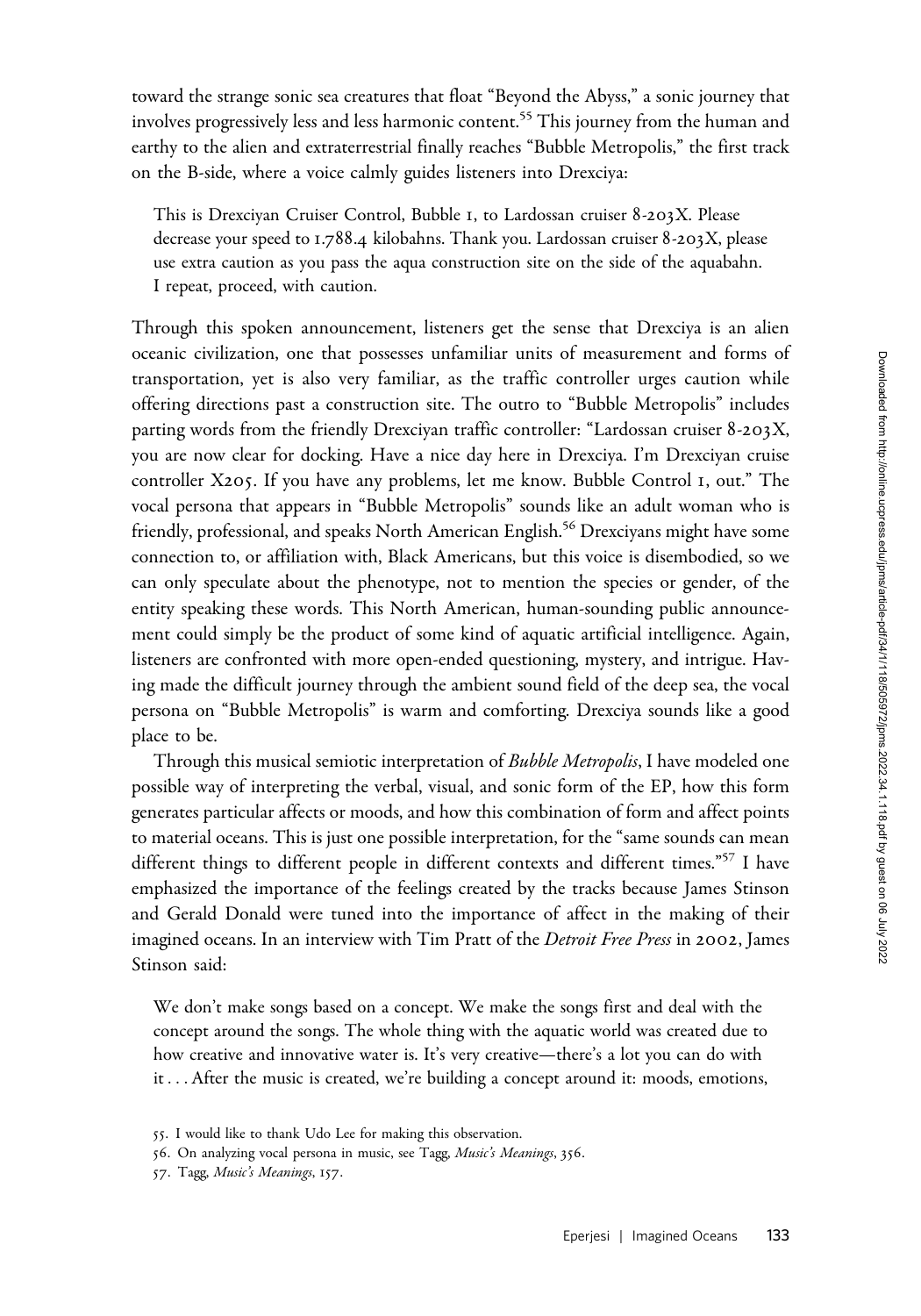and feelings from the music helps build the concept. Basically, what we do is listen to the record and then your mind starts to wander and images come to your mind. Hopefully, people that buy the record feel the same thing. When you listen to the music and read the title, you basically have to run with it. The images have to go also with the themes.<sup>58</sup>

Through this quote, it appears that Stinson and Donald listened to the tracks and allowed the affects or moods to inspire imaginative wanderings that were then translated into titles and themes and stories. The textual apparatus on the label functions as instructions that guide listeners as they move toward and through the music. There is a gap between the music and the textual apparatus, and listeners are active participants in the making of meaning and narrative as they fill in the gap. As active participants, active users of this music, listeners can follow the instructions provided by Stinson and Donald, or they can fill in that gap with their own affective, imaginative, and semantic wanderings. But a fundamental question remains: how can Drexciya's imagined oceans be described as Afrofuturist? Apart from the UR symbol discussed above, there are few overt racial signifiers on *Bubble Metropolis*. In my conclusion, before turning to the question of Drexciya's alternative form of marine environmentalism, I suggest a few possibilities for thinking about the meaning of Afrofuturism in relation to Bubble Metropolis.

## FROM AFROFUTURISM TO MARINE ENVIRONMENTALISM

In leaving the land and fresh water behind, and arriving at an aquatopian civilization called Drexciya, is Black identity also being left behind? Kodwo Eshun offers one possible answer to the question of ambiguous or indeterminate racial signification, suggesting that the absence of overt signifiers of blackness is one of the constitutive features of Afrofuturism: "The mayday signal of Black Atlantic Futurism is unrecognizability, as either Black or Music. Sonic Futurism doesn't locate you in tradition; instead it dislocates you from origins."<sup>59</sup> In *Bubble Metropolis*, listeners encounter both dislocation and relocation, separation from tradition and the founding of syncretic origins that assemble and remix spatially and temporally dispersed aesthetic movements ranging from romanticism to science fiction, from post-World War II jazz and soul to Reagan-era electro and techno, from Jules Verne to Jimi Hendrix, from Fritz Lang to James Cameron, from Afrofuturism to marine environmentalism. In the process of imagining an ocean full of sound, Drexicya reimagines the meaning of blackness, and in so doing operates within the broad contours of racial anti-essentialism in Detroit techno. Summarizing the complicated racial politics of this musical culture, Sean Albiez argues that while "techno arguably attempts to escape racial designation, there is simultaneously a clear racial dimension to

<sup>58.</sup> Tim Pratt, "Q & A with James Stinson," Detroit Free Press, March 2002, [web.archive.org/web/](web.archive.org/web/20021017052738/http://www.freep.com/entertainment/music/stqna13_20020913.htm) 20021017052738[/http://www.freep.com/entertainment/music/stqna](web.archive.org/web/20021017052738/http://www.freep.com/entertainment/music/stqna13_20020913.htm)13\_20020913.htm.

<sup>59</sup>. Eshun, More Brilliant than the Sun, –001.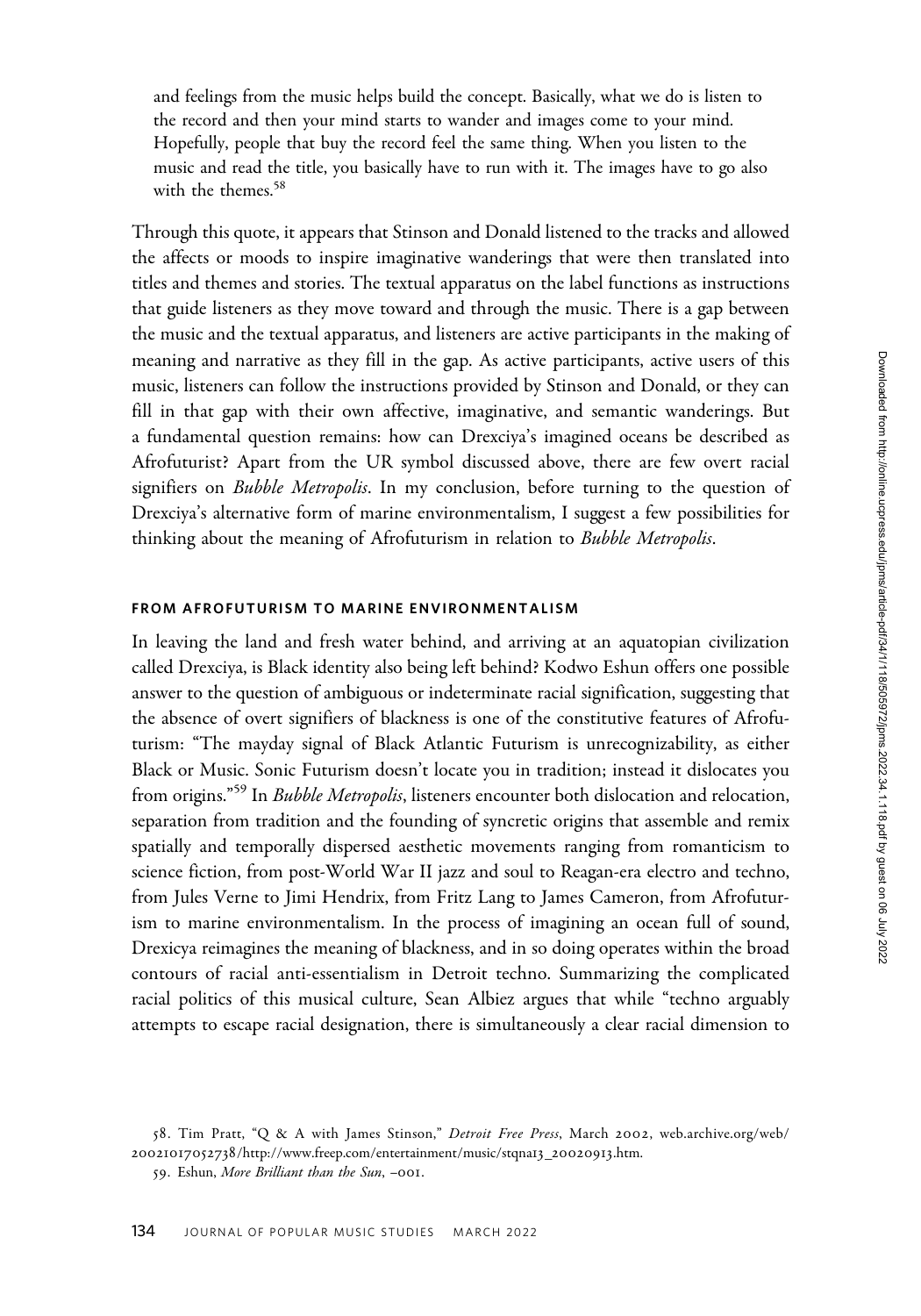the transformative agenda of the music. It is informed by a progressive desire to move beyond essentialized 'blackness'."<sup>60</sup>

The appropriation and resignification of scientific terms such as wormhole and positron, combined with technologically mediated sonic fantasies of offshore travel, are progressive and futuristic, yet also locate Drexciya in a tradition of Afrofuturist storytelling that began in the middle of the nineteenth century with the speculative fiction of Martin Delany and was carried through the turn of the century by writers such as Charles Chesnutt and Edward Johnson. Lisa Yaszek argues that these early Afrofuturist storytellers "wrote in a diverse range of fantastic and proto-science fictional forms"<sup>61</sup> that both intersects with and deviates from the imaginative work of those white writers, such Mary Shelley, H.G. Wells and Jules Verne, who are venerated as the founders of science fiction. According to Yaszek:

Whatever narrative forms they worked in, then,  $I9^{th}$ -century Afrofuturist authors were bound together by a shared interest in representing the changing relations of science and society as they specifically pertained to African American history—including, or course, the history of the future.<sup>62</sup>

From Martin Delany to Drexciya, African Americans have been fantasizing about and making progressive claims on the future for a long time, and have been using those fantasies and claims to critique the economic inequalities and racial injustices that structure the present.

On the question of what is at stake in Black science fiction and, by extension, Afrofuturism, Samuel Delany explains:

We need images of tomorrow; and our people need them more than most. Without an image of tomorrow, one is trapped by blind history, economics, and politics beyond our control. One is tied up in a web, in a net, with no way to struggle free. Only by having clear and vital images of the many alternatives, good and bad, of where one can go, will we have any control over the way we may actually get there in a reality tomorrow will bring all too quickly.<sup>63</sup>

Drexciya helped listeners struggle free from the net of their everyday lives, and they did so by creating images of offshore pasts and futures. James Stinson said that he wanted Drexciya to "take people somewhere else instead of giving them the same thing they see every single day when they step outside their door."<sup>64</sup> What would someone living in Detroit in the 1990s see when they stepped outside their door? They would see a predominantly African American city working through the wreckage of de-industrialization,

<sup>60.</sup> Sean Albiez, "Post Soul Futurama: African American cultural politics and early Detroit Techno," European Journal of American Culture 24, no. 2 (2005): II.

<sup>61</sup>. Lisa Yaszek, "Afrofuturism, Science Fiction, and the History of the Future," Socialism and Democracy 20, no. 3 (November 2006): 44.

<sup>62</sup>. Ibid.

<sup>63.</sup> Samuel Delany, "The Necessity of Tomorrows," in Starboard Wine: more notes on the language of science fiction (New York: Dragon Press, 1984), 35.

<sup>64.</sup> Stinson quoted in Resident Advisor, "Why Drexciya Took Detroit Electro Underwater."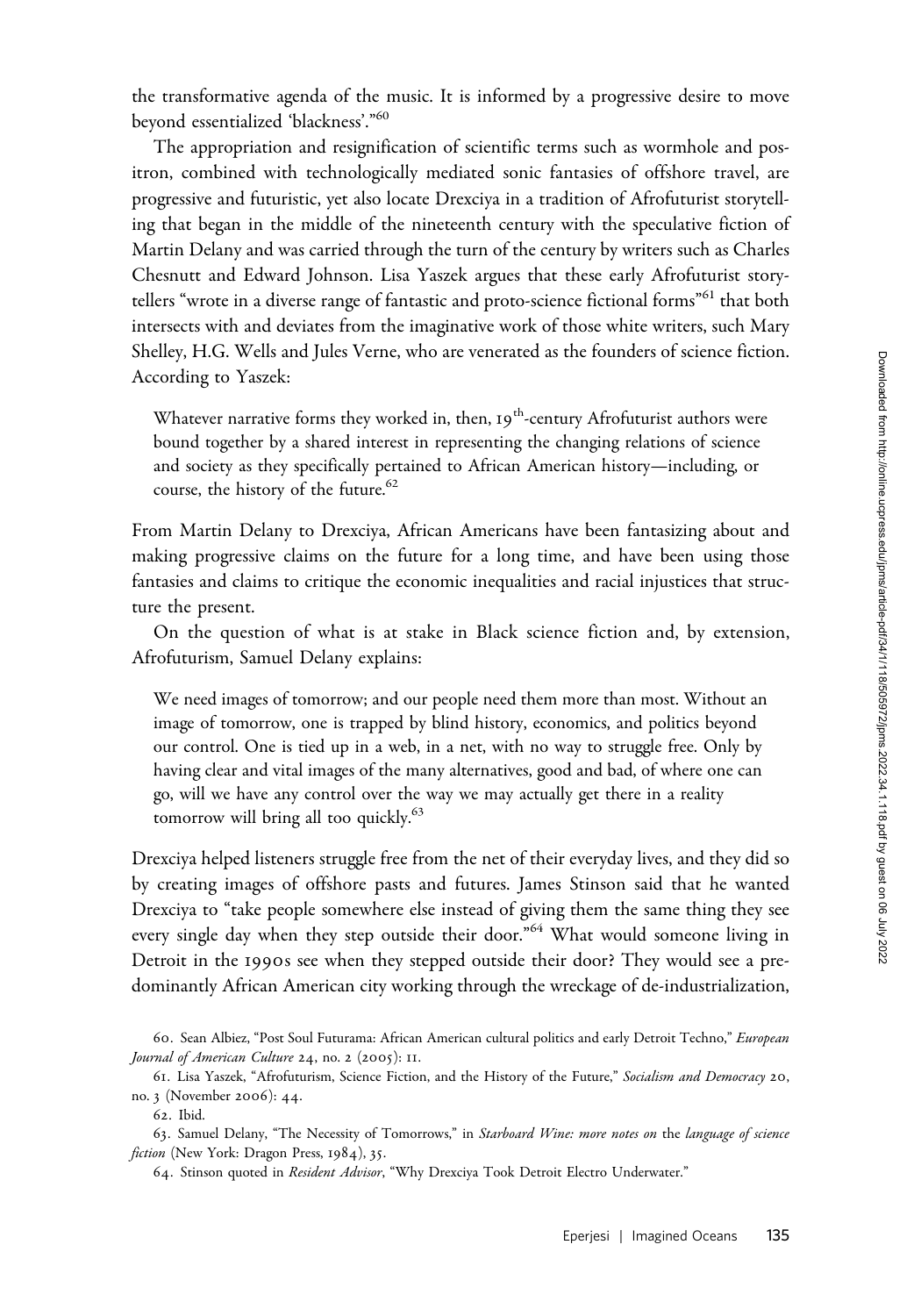which began in the 1950s, compacted by Reagan-era neoliberalism which moved capital offshore while defunding public schools, health, and other social services at home. They would see structural racism in the form of job discrimination, housing segregation, and massive economic inequality between the mostly Black city and mostly white suburbs.<sup>65</sup> By making progressive claims on the future, Detroit techno in general, and Drexciya in particular, gave young people alternative images of where they could go, and thus provided a sense of control, of agency, in relation to an urban landscape that looked pretty battered and torn. Detroit techno also provided a local sense of community, one that quickly became global. Beginning in the 1980s, Detroit techno emerged into a vibrant and supportive music scene that, as C. Vecchiola argues, "used new technologies in music production as well as changing communications technologies to create a transnational arts community."<sup>66</sup>

As Drexciya's oceanic Afrofuturism evolved during the 1990s, deep-sea dwelling Drexciyans were fleshed out, visually and verbally embodied as the water-breathing descendants of pregnant African women cast overboard during the Middle Passage. In the first four EPs, Deep Sea Dweller, Bubble Metropolis, Molecular Enhancement, and The Unknown Aquazone, the absence of embodiment shifts attention to an alien oceanic environment. By directing a sense of wonder or awe, of open-ended questioning, at an alien ocean, Drexciya can be affiliated with a branch of ecology that similarly marvels at oceanic otherness: marine microbiology. Marine microbiologists are also fascinated by deep-sea dwellers, the vast networks of microbes "which live at astonishing extremes of light, temperature, pressure, and chemistry,"<sup>67</sup> and which are often represented through the figure of the alien. In an anthropological study of this academic field, Stefan Helmreich explains that "I employ the figure of the alien because marine biologists so often invoke it as they describe the unfamiliar universe of marine microbes."<sup>68</sup> Like marine microbiologists, Drexciya not only take listeners on a journey to an alien oceanic environment, but also introduce a theme that is central to the study of ecology: scale. Over the course of nine EPs and three studio albums, Drexciya created stories that transport listeners from a microcosmic world of positrons and beta particles to the macrocosmic, interplanetary realm of Grava 4. Through the production and circulation of narratives in which the mythological and the ecological, culture and nature, are blended, the global ocean is not located on the periphery but at the center of things. While Drexciya do not overtly or didactically address specific environmental crises, the foregrounding and recentering of the Earth's oceanic waters, in which the distant appears proximate, the far becomes near, are specific, concrete goals of ocean activists and conservationists. Drexciya's oceanic imaginary converges with marine microbiologists such as Ed DeLong: "The

<sup>65.</sup> On the intersection of race and political economy in Detroit, see Thomas Sugrue, The Origins of the Urban Crisis: Race and Inequality in Postwar Detroit (New Jersey: Princeton University Press, 2005). Sugrue's tendency to erase Black agency has elicited important critiques. See Vecchiola, "Submerge in Detroit," 97, fn. 2.

<sup>66</sup>. Vecchiola, "Submerge in Detroit," 97.

<sup>67.</sup> Stefan Helmreich, Alien Ocean: Anthropological Voyages in Microbial Seas (Berkeley: University of California Press, 2009), IX.

<sup>68</sup>. Ibid., 15.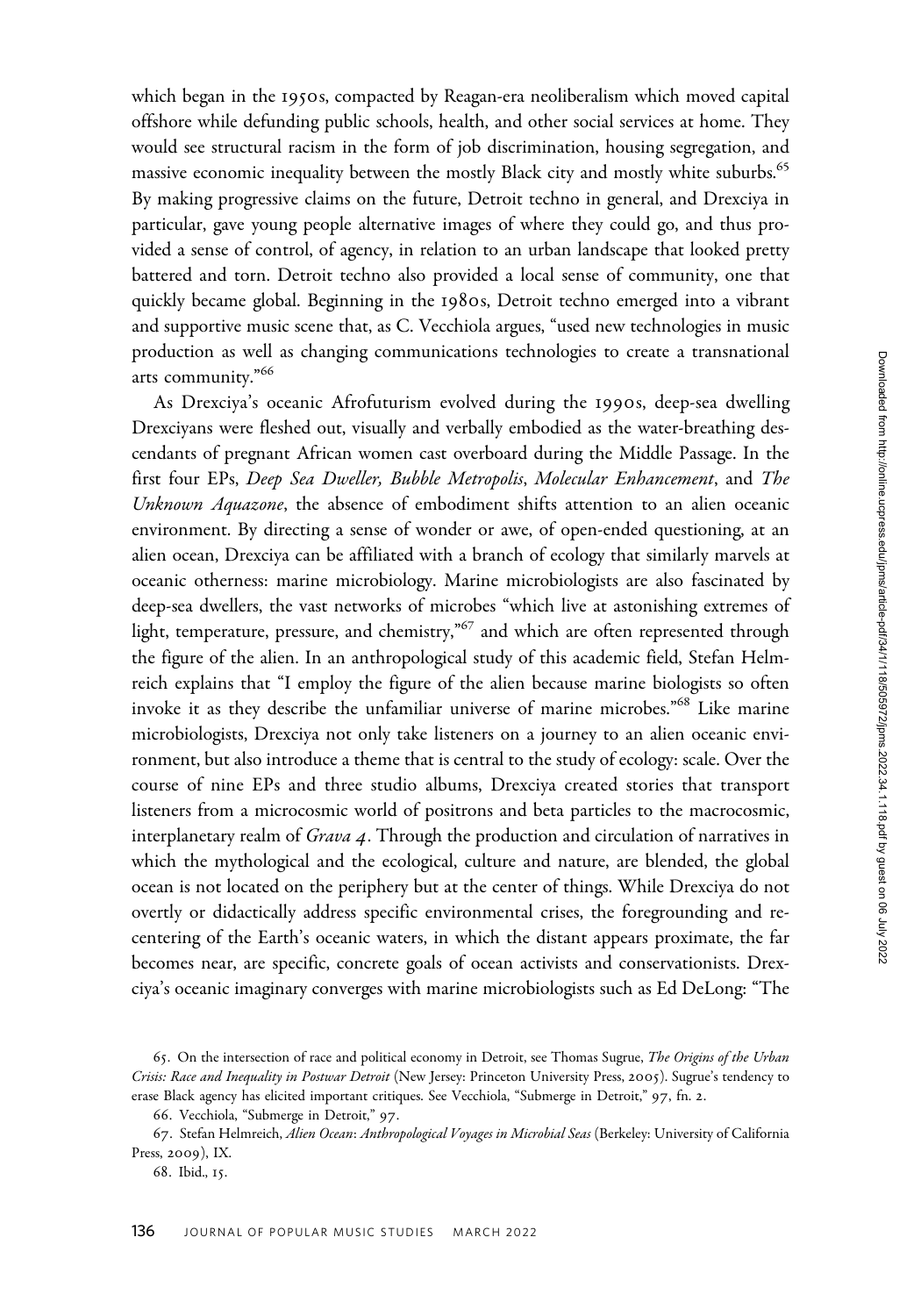planet should be called Ocean—or maybe it should be called Life or even Ocean Life."<sup>69</sup> Because so much is unknown about the microbial oceans that support life on this planet and may connect us to life on other planets, these networks, like Drexciya's music, instigate a wide, fluid range of affect, from joy to anxiety to fear.

Mystery, intrigue, and wonder can be effective ways to get people, especially young people, to care about or preemptively connect to some thing or some place, like an ocean. Helmreich points out that educators often "appeal to the alien to invite kids to consider microbiology as a career."<sup>70</sup> For James Stinson and Gerald Donald, growing up on the East Side of Detroit might have made the possibility of pursuing a career in marine microbiology a long shot. But like the microbiologists who told Helmreich that their "eyes have been prepared for the deep by ecologically themed media entertainment and science fiction,"<sup>71</sup> Stinson and Donald were also inspired by ecologically themed media such as Cameron's The Abyss, only instead of their eyes, it was their ears that were prepared for the deep, a sensory activation that led them not into the lab but into the music studio. In the studio, Drexciya produced a style of music that in combination with artwork, song and album titles, and liner notes, encouraged listeners to imagine, feel, and hear an unfamiliar oceanic universe of sound.

James Stinson and Gerald Donald don't fit the white, upper middle class, Birkenstockwearing stereotype of the environmentalist, and Drexciya's hyper-mediated, indirect relationship to the ocean is very different from canonical nature writing that privileges immediacy and direct experience. Nicole Seymour argues that mainstream environmentalism has become too rigidly and too narrowly defined, both aesthetically and affectively, which can have the ironic effect of turning people off, rather than turning them on, making them care less rather than more, about the environment. Seymour urges ecocritics to construct an alternative environmentalism that "expands our narrow understandings of what environmentalism looks, sounds and, most importantly, feels like.<sup>"72</sup> Stinson and Donald produced a unique style of techno music that might be unfamiliar to scholars and activists who are concerned about the environment in general, and the ocean in particular, so it could be hard to hear why Drexciya matters. Drexciya take us to the ocean and provide mysterious, open-ended stories that guide us once we get there. Those stories create connections between terrestrial humans and the vast liquid habitats that cover the Earth, and as Alaimo points out, such connections are one of the starting points for marine environmentalism. By connecting us to imagined oceans that are full of wonder, Drexciya created an alternative vision of what a marine environmentalism can look, feel, and most importantly, sound like.  $\blacksquare$ 

69. Ed Long is quoted in Helmreich, Alien Ocean, 3.

<sup>70</sup>. Helmreich, Alien Ocean, 15.

<sup>71</sup>. Helmreich, Alien Ocean, 46.

<sup>72</sup>. Nicole Seymour, "Introduction," Bad Environmentalism: Irony and Irreverence in the Ecological Age (Minneapolis: University of Minnesota Press, 2018), Kindle.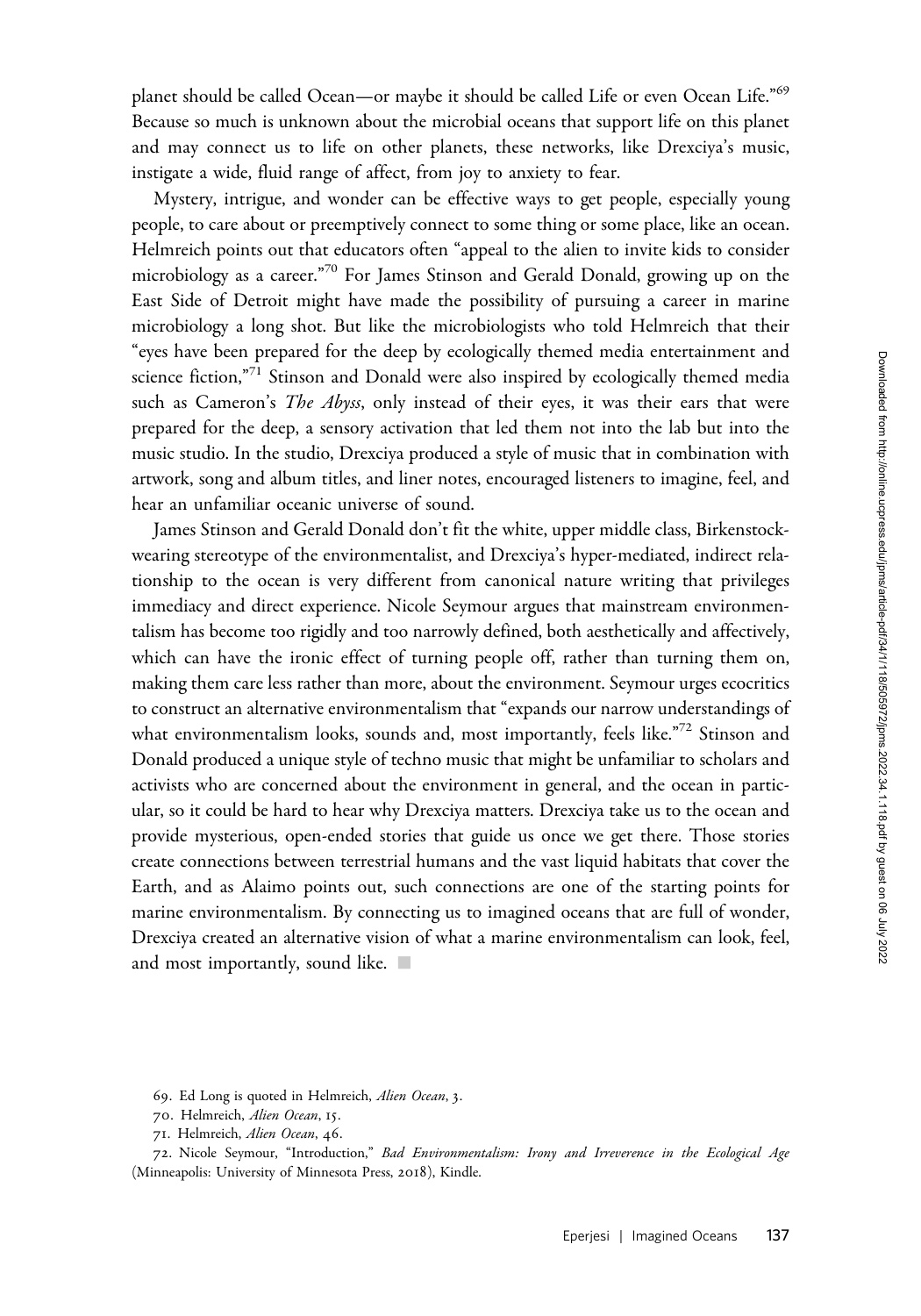#### WORKS CITED

- Alaimo, Stacy. "Oceanic Origins, Plastic Activism, and New Materialism at Sea." In Material Ecocriticism. Edited by Serenella Iovino and Serpil Oppermann. Bloomington: Indiana University Press (2014), 186–203.
- Albiez, Sean. "Post Soul Futurama: African American cultural politics and early Detroit Techno." European Journal of American Culture 24, no. 2 (2005):  $1-23$ .
- Anderson, Benedict. Imagined Communities. London: Verso, 1991.
- Appadurai, Arjun. "Disjuncture and Difference in the Global Cultural Economy." In Colonial Discourse and Post-colonial Theory. Edited by Patrick Williams and Laura Chrisman. New York: Columbia University Press (1994), 325–39.
- Barnes, Marcus. "Mysteries of the Deep: How Drexciya Reimagined Slavery to Create an Afrofuturist Utopia." Mixmag, 19 October 2020. [https://mixmag.net/feature/drexciya-history-interview](https://mixmag.net/feature/drexciya-history-interview-feature)[feature.](https://mixmag.net/feature/drexciya-history-interview-feature)
- Beere, Derek. "Drexciya." Future BPM (blog). [web.archive.org/web/](web.archive.org/web/20020609044525/http://www.futurebpm.com/drexciya.htm)20020609044525/http:// [www.futurebpm.com/drexciya.htm](web.archive.org/web/20020609044525/http://www.futurebpm.com/drexciya.htm). Accessed 30 September 2020.
- Beudel, Saskia. "Science, Wonder, and New Nature Writing: Rachel Carson." In Routledge Handbook of Ecocriticism and Environmental Communication. Edited by Scott Slovic, Swarnalatha Rangarajan, and Vidya Sarveswaran. New York: Routledge (2019), 265–75.
- Bhabha, Homi. The Location of Culture. London: Routledge, 1990.
- Buell, Lawrence. The Environmental Imagination: Thoreau, Nature Writing, and the Formation of American Culture. Cambridge: Harvard University Press, 1996.
- ——, Writing for an Endangered World: Literature, Culture, and the Environment in the U.S. and Beyond. Cambridge: Harvard University Press, 2003.
- Cameron, James. The Abyss. 20<sup>th</sup> Century Fox. 1989.
- Carson, Rachel. The Sea Around Us. New York: Oxford University Press, 1961.
- Clark, Timothy, ed. The Cambridge Introduction to Literature and the Environment.
- Cambridge: Cambridge University Press, 2011.
- Clifford, James. "Traveling Cultures." In *Cultural Studies*, L. Grossberg, C. Nelson, P. Treichler, eds. New York: Routledge (1992), 96–107.
- Clipping, "The Deep." Sub Pop Records. 2017.
- Cybotron. "Techno City." Fantasy. 1984.
- Davidson, Keay. "Air Force pursuing antimatter weapons / Program was touted publicly, then came official gag order," 4 October 2004. [sfgate.com/science/article/Air-Force-pursuing-antimatter](sfgate.com/science/article/Air-Force-pursuing-antimatter-weapons-Program-2689674.php)[weapons-Program-](sfgate.com/science/article/Air-Force-pursuing-antimatter-weapons-Program-2689674.php)2689674.php.
- Delany, Samuel. "The Necessity of Tomorrows." In Starboard Wine: more notes on the language of science fiction. New York: Dragon Press, 1984.
- DeLoughrey, Elizabeth. "Submarine Futures of the Anthropocene." Comparative Literature 69, no. 1 (March 2017): 32–44.
- Dery, Mark. "Black to the Future: Interviews with Samuel R. Delany, Greg Tate, and Tricia Rose." In Flame Wars: The Discourse of Cyberculture. Durham: Duke UP (1994), 179–222.
- Drexciya. Grava 4. Clone. 2002.
- The Quest. Submerge. 1997.
- Aquatic Invasion. Underground Resistance. 1994.
- Drexciya 4: The Unknown Aquazone. Submerge. 1994.
- Drexciya 3: Molecular Enhancement. Rephlex, Submerge. 1993
- Drexciya 2: Bubble Metropolis. Underground Resistance. 1993.
- Deep Sea Dweller. Shock Wave Records. 1992.
- Drexciya Research Lab. "Drexciya Speaks." Drexciya Research Lab (blog), 16 May 2005. [http://](http://drexciyaresearchlab.blogspot.com/2005/05/drexciya-speaks.html) [drexciyaresearchlab.blogspot.com/](http://drexciyaresearchlab.blogspot.com/2005/05/drexciya-speaks.html)2005/05/drexciya-speaks.html.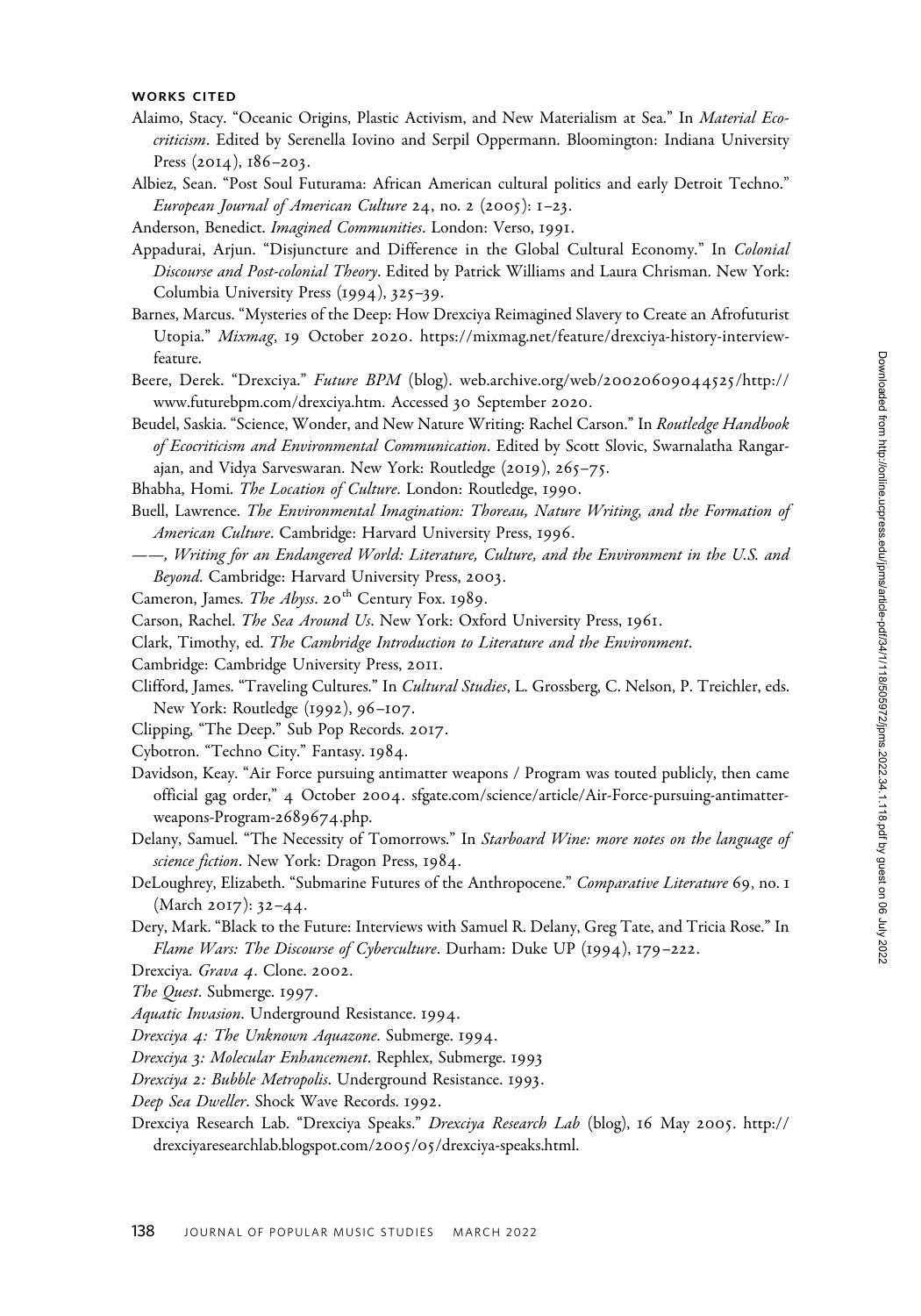- Dziak, Robert. "Ambient Sound at Full Ocean Depth: Eavesdropping on the Challenger Deep." [oceanexplorer.noaa.gov/explorations/](oceanexplorer.noaa.gov/explorations/16challenger/welcome.html)16challenger/welcome.html. Accessed 30 September 2020.
- Eperjesi, John R. The Imperialist Imaginary: Visions of Asia and the Pacific in American Culture. Hanover, New Hampshire: University Press of New England, 2005.
- Eshun, Kodwo. "Fear of a Wet Planet." The Wire 167 (January 1998): 18-20.
- ——, More Brilliant than the Sun: Adventures in Sonic Fiction. London: Quartet Books, 1999.
- Feldman, Alaina Claire. "The Ocean After Nature." Independent Curators International Exhibitions. [curatorsintl.org/exhibitions/the-ocean-after-nature.](curatorsintl.org/exhibitions/the-ocean-after-nature) Accessed 30 September 2020.
- Garrad, Greg, ed. The Oxford Handbook of Ecocriticism. New York: Oxford University Press, 2014.
- Gaskins, Nettrice R. "Deep Sea Dwellers: Drexciya and Sonic Third Space." Shima 10, no. 2 (2016): 68–80.
- Geggel, Laura. "The Marshall Islands Are 10 Times More Radioactive than Chernobyl." Live Science, 16 July 2019. https://www.livescience.com/65949[-marshall-islands-more-radioactivity-chernobyl.](https://www.livescience.com/65949-marshall-islands-more-radioactivity-chernobyl.html) [html](https://www.livescience.com/65949-marshall-islands-more-radioactivity-chernobyl.html).
- Gilroy, Paul. The Black Atlantic: Modernity and Double Consciousness. Cambridge: Harvard University Press, 1993.
- Glotfelty, Cheryll and Harold Fromm, eds. The Ecocriticism Reader: Landmarks in Literary Ecology. Athens: University of Georgia Press, 1996.
- Helmreich, Stefan. Alien Ocean: Anthropological Voyages in Microbial Seas. Berkeley: University of California Press, 2009.
- Hendrix, Jimi. "1983 ... (A Merman I Should Turn to Be)." Electric Ladyland. Reprise 1968.
- Lear, Linda. Rachel Carson: Witness for Nature. New York: Houghton Mifflin Harcourt, 2009.
- Mentz, "Toward a Blue Cultural Studies: The Sea, Maritime Culture, and Early
- Modern English Literature." Literature Compass 6, no. 5 (2009): 997-1013.
- Miyoshi, Masao. "A Borderless World? From Colonialism to Transnationalism and the Decline of the Nation State." Critical Inquiry 19, no. 4 (Summer 1993): 726-51.
- Ngai, Sianne. Ugly Feelings. Cambridge: Harvard University Press, 2007.
- Osselaer, John. "Drexciya: twenty thousand leagues under the sea." Techno Tourist, February 2002. web.archive.org/web/20020510020232[/http://technotourist.org/modules.php?op](web.archive.org/web/20020510020232/http://technotourist.org/modules.php?op=modload&name=Sections&file=index&req=viewarticle&artid=15)=[modload&](web.archive.org/web/20020510020232/http://technotourist.org/modules.php?op=modload&name=Sections&file=index&req=viewarticle&artid=15) [name](web.archive.org/web/20020510020232/http://technotourist.org/modules.php?op=modload&name=Sections&file=index&req=viewarticle&artid=15)=[Sections&file](web.archive.org/web/20020510020232/http://technotourist.org/modules.php?op=modload&name=Sections&file=index&req=viewarticle&artid=15)=[index&req](web.archive.org/web/20020510020232/http://technotourist.org/modules.php?op=modload&name=Sections&file=index&req=viewarticle&artid=15)=[viewarticle&artid](web.archive.org/web/20020510020232/http://technotourist.org/modules.php?op=modload&name=Sections&file=index&req=viewarticle&artid=15)=[15](web.archive.org/web/20020510020232/http://technotourist.org/modules.php?op=modload&name=Sections&file=index&req=viewarticle&artid=15).
- Pope, Richard. "Hooked on Affect: Detroit Techno and Dystopian Digital Culture." Dancecult: Journal of Electronic Dance Music Culture 2, no. 1 (2011): 24–44.
- Pratt, Tim. "Q & A with James Stinson." Detroit Free Press, 3 March 2002. [web.archive.org/web/](web.archive.org/web/20021017052738/http://www.freep.com/entertainment/music/stqna13_20020913.htm) 20021017052738[/http://www.freep.com/entertainment/music/stqna](web.archive.org/web/20021017052738/http://www.freep.com/entertainment/music/stqna13_20020913.htm)13\_20020913.htm.
- Red Bull Music Academy. "Mike Banks, Carola Stoiber & Dimitri Hegemann on Detroit and Techno," 2018. [www.youtube.com/watch?v](www.youtube.com/watch?v=sNvjbP5KQuc)=[sNvjbP](www.youtube.com/watch?v=sNvjbP5KQuc)5KQuc.

Rediker, Marcus. The Slave Ship: A Human History. New York: Penguin, 2008.

- Resident Advisor. "Why Drexciya took Detroit electro underwater," 17 October 2018. [https://www.](https://www.youtube.com/watch?v=fgG-QiChiA8&t=17s) [youtube.com/watch?v](https://www.youtube.com/watch?v=fgG-QiChiA8&t=17s)=[fgG-QiChiA](https://www.youtube.com/watch?v=fgG-QiChiA8&t=17s)8&t=[17](https://www.youtube.com/watch?v=fgG-QiChiA8&t=17s)s.
- Reynolds, Simon. Generation Ecstacy: into the world of techno and rave culture. Boston: Little, Brown, and Company, 1998.
- Rubin, Mike. "Rik Davis: Alleys of His Mind." Red Bull Music Academy, 24 May 2016. [redbullmusicacademy.com/](redbullmusicacademy.com)2016/05/rik-davis-alleys-of-his-mind.
- ——,"Infinite Journey to Inner Space: The Legacy of Drexciya." Red Bull Music Academy, 29 June 2017. https://daily.redbullmusicacademy.com/2017/06[/drexciya-infinite-journey-to-inner-space.](https://daily.redbullmusicacademy.com/2017/06/drexciya-infinite-journey-to-inner-space)

Rhythm is Rhythm. "Beyond the Dance." Transmat. 1989.

"Nude Photo." Transmat. 1987.

Said, Edward. Culture and Imperialism. New York: Vintage, 2012.